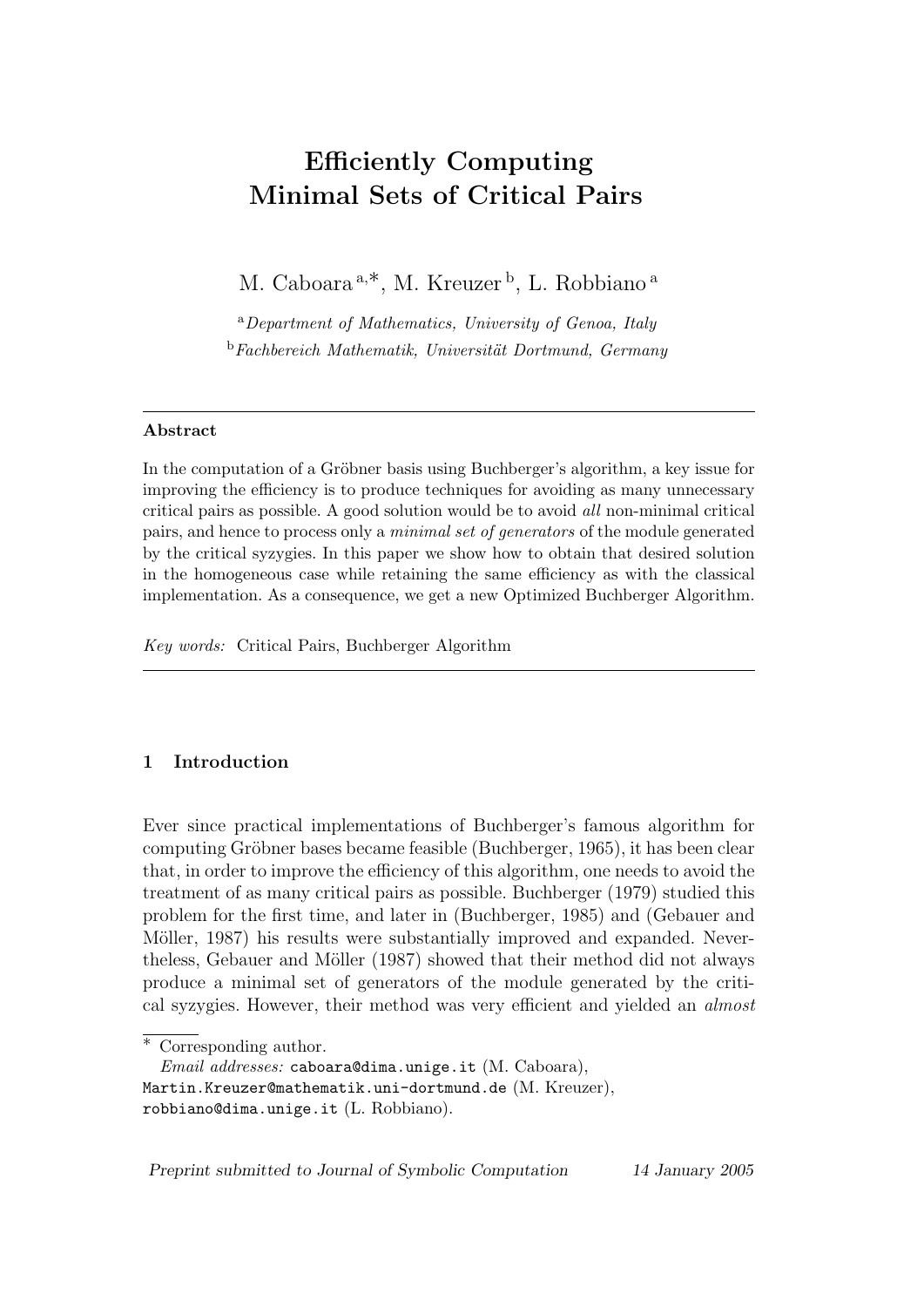minimal set of critical pairs. Since then, many kinds of optimizations of Buchberger's algorithm have been found, in particular by implementers of computer algebra systems. But the problem of efficiently minimalizing the critical pairs has gone largely unnoticed and seems to be overdue for a solution. Indeed, that is the main objective of this paper.

To achieve our goal, we proceed as follows. Foremost, we need a detailed understanding of the entire process of computing Gröbner bases, in particular in the homogeneous case. An algorithm for simultaneously computing a Gröbner basis and a minimal system of generators contained in it is fine-tuned when the input is a reduced Gröbner basis. Then this result is applied to critical syzygies, using the fact that we show how the old criteria  $M(i, j)$  and  $F(i, j)$ of (Gebauer and Möller, 1987) yield a reduced Gröbner basis of the module of syzygies of the leading terms. Besides, when applied to this special case, the algorithm admits many subtle optimizations. In the end, we really achieve the goal of minimalizing the critical pairs efficiently.

# Now, why do we think that what we achieved is important?

The first reason is theoretical curiosity. It is common knowledge among the implementers of Buchberger's algorithm that the criteria of Gebauer and Möller almost produce a minimal set of critical pairs. We wanted to see whether that vox populi is really true. Of course one could use a standard minimalization process to produce minimal sets of critical pairs, but this method could only handle small examples. Instead, we observed that, after applying two of the criteria of Gebauer and Möller, a reduced Gröbner basis of the module of syzygies of the leading terms is obtained. Then we were able to see the difference between the reduced Gröbner basis and a minimal set of generators of this module, and how this difference depends on the size of the example.

Another important reason is that we wanted to be able to compute a minimal set of generators of this module with the *same efficiency* as the usual application of the Gebauer-Möller criteria. And we wanted to do it while computing a Gröbner basis, so that we can replace the Gebauer-Möller criteria by our procedure. As we show in the last sections, we achieved this goal.

A third reason is that our results hold in full generality, namely for Gröbner bases of modules over positively (multi-) graded rings. Other optimizations of Buchberger's algorithm, e.g. ideas using trivial syzygies (see for instance Faugere (2002)), do not hold in this generality. Moreover, we would like to point out that the pairs we discard are truly useless, whereas pairs between elements in a reduced Gröbner bases which reduce to zero can still be useful for the computation of syzygies.

Finally, the readers should know that the basic terminology is taken from the book of the second and third authors (Kreuzer and Robbiano, 2000).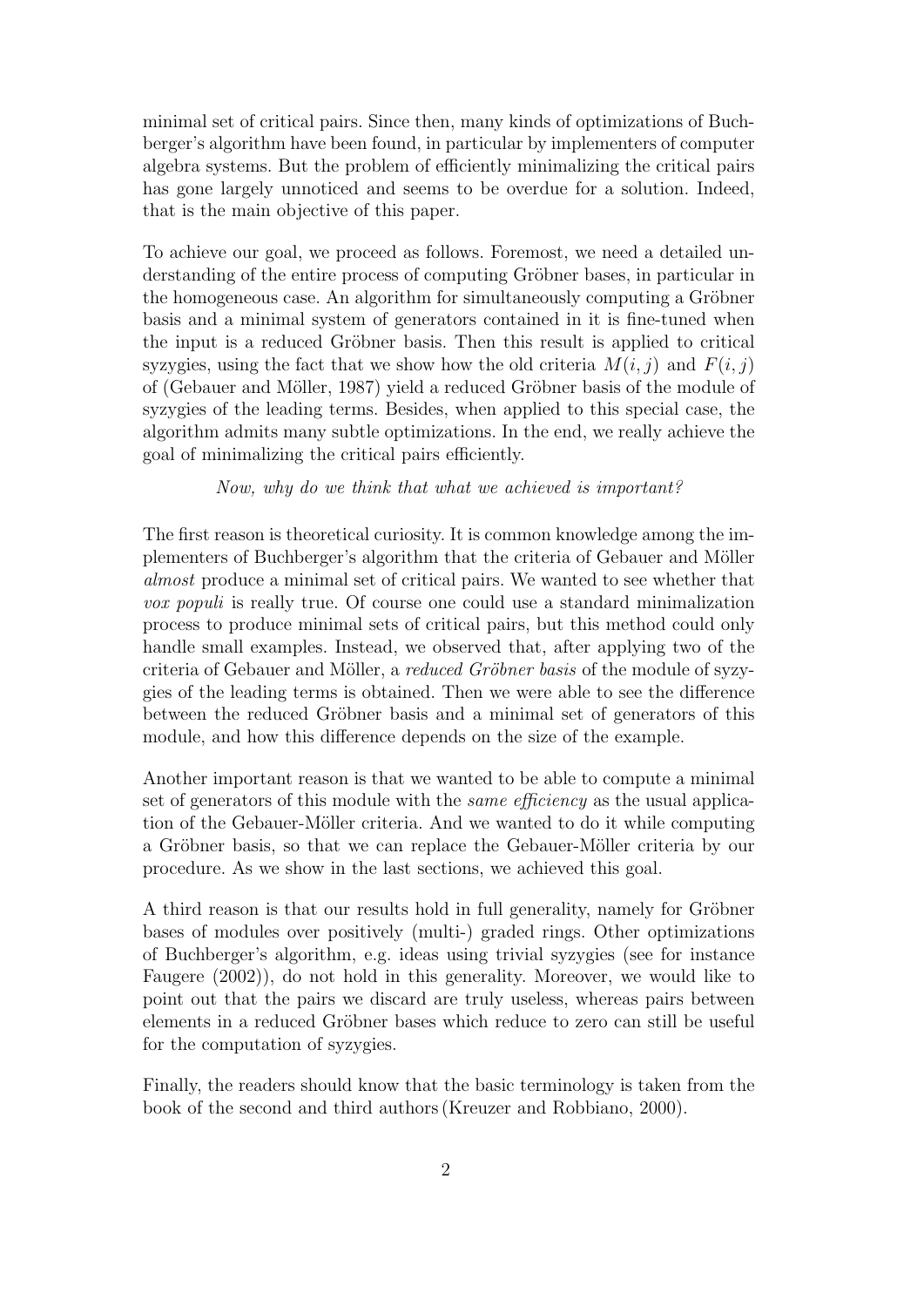#### 2 Some Background Material

Since we are interested in optimizing Buchberger's algorithm in the homogeneous case, we start by saying which gradings we consider. From now on let K be a field and  $P = K[x_1, \ldots, x_n]$  a polynomial ring over K. Moreover, let  $W \in \text{Mat}_{m,n}(\mathbb{Z})$  be an  $m \times n$ -matrix with integer entries. Then there exists exactly one  $\mathbb{Z}^m$ -grading on P such that every term  $t = x_1^{\alpha_1} \cdots x_n^{\alpha_n}$  is homogeneous of degree  $\deg_W(t) = W \cdot (\alpha_1, \ldots, \alpha_n)^{tr}$ . We say that P is (multi-) **graded** by W. The matrix W is called the **degree matrix** and its rows are called the weight vectors.

For instance, the grading on P given by  $W = (1, \ldots, 1)$  is the standard grading. For every  $d \in \mathbb{Z}^m$ , the homogeneous component of degree d of F is  $P_{W,d} = \bigoplus_{\deg_W(t)=d} K \cdot t$ . Given  $\delta_1, \ldots, \delta_r \in \mathbb{Z}^m$ , the graded free P-module  $F = \bigoplus_{i=1}^r P(-\delta_i)$  inherits a  $\mathbb{Z}^m$ -grading from P in the natural way. Again we say that  $F$  is graded by  $W$ .

In order to be able to use these gradings in our algorithms, we need some positivity assumptions.

**Definition 1** Let P be graded by W, and let  $w_1, \ldots, w_m$  be the rows of W.

- a) The grading given by  $W$  is called **weakly positive** if there exist integers  $a_1, \ldots, a_m$  such that  $a_1w_1 + \cdots + a_mw_m$  has all entries strictly positive.
- b) The grading given by W is called **positive** if  $rk(W) = m$ , if no column of  $W$  is zero, and if the first non-zero entry in each column of  $W$  is positive.

**Proposition 2** Let P be weakly positively graded by W, and let M be a finitely generated graded P -module.

- a) We have  $P_{W,0} = K$  and  $\dim_K(M_{W,d}) < \infty$  for every  $d \in \mathbb{Z}^m$ .
- b) The graded version of Nakayama's lemma holds: homogeneous elements  $v_1, \ldots, v_s \in M$  generate the module M if and only if their residue classes  $\overline{v}_1, \ldots, \overline{v}_s$  generate the K-vector space  $M/(x_1, \ldots, x_n)M$ . In particular, every homogeneous system of generators of M contains a minimal one, and all irredundant homogeneous systems of generators of M have the same number of elements which is denoted by  $\mu(M)$ .

The proof of this proposition uses standard computer algebra methods and is contained in (Kreuzer and Robbiano, in preparation). For practical computations we need the somewhat stronger notion of a positive grading. The usefulness of positive gradings is illustrated by the following characterizations.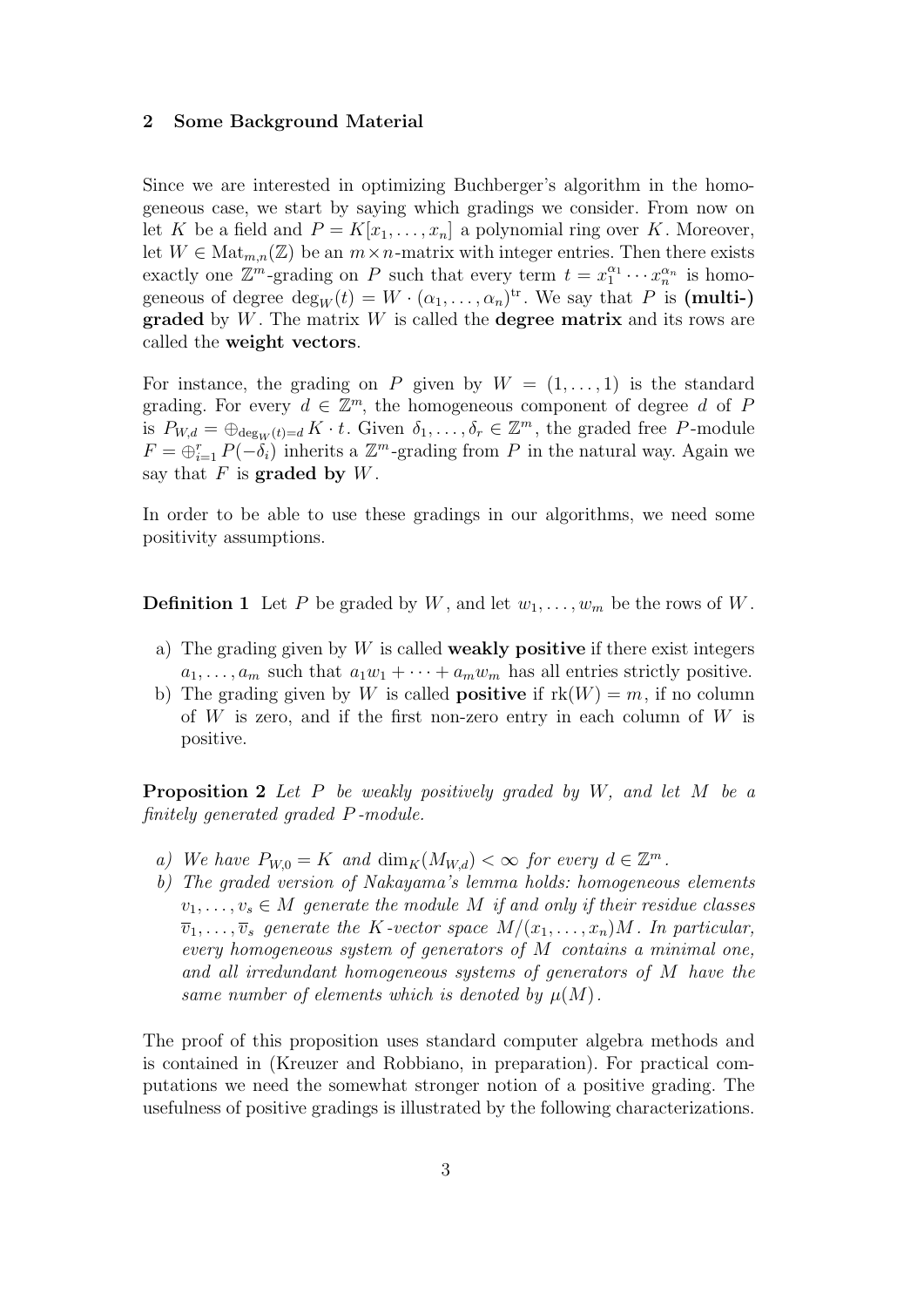Recall that a module ordering  $\sigma$  on the set of terms  $\mathbb{T}^n \langle e_1, \ldots, e_r \rangle$  of the graded free module  $F$  is called **degree compatible** or **compatible with** deg<sub>W</sub> if the inequality  $deg_W(te_i) >_{\text{Lex}} deg_W(t'e_j)$  implies  $te_i >_{\sigma} t'e_j$  for all  $t, t' \in \mathbb{T}^n$  and all  $i, j \in \{1, \ldots, r\}.$ 

**Proposition 3** Let P be graded by W, where W has  $\mathbb{Z}$ -linearly independent rows and non-zero columns. Then the following conditions are equivalent.

- a) The grading on  $P$  given by  $W$  is positive.
- b) The restriction of Lex to the monoid  $\Gamma = \{d \in \mathbb{Z}^m \mid P_{W,d} \neq 0\}$  is a well-ordering, i.e. every non-empty subset of  $\Gamma$  has a minimal element with respect to Lex.
- c) The restriction of Lex to the monoid  $\Gamma = \{d \in \mathbb{Z}^m \mid P_{W,d} \neq 0\}$  is a term ordering, i.e. every element  $d \in \Gamma$  satisfies  $d >_{\text{Lex}} 0$ .
- d) There exists a term ordering  $\tau$  on  $\mathbb{T}^n$  which is compatible with  $\deg_W$ .
- e) There exists a module term ordering  $\sigma$  on  $\mathbb{T}^n \langle e_1, \ldots, e_r \rangle$  which is compatible with the grading given by W .

Again we refer to (Kreuzer and Robbiano, in preparation) for a proof of this proposition. As a consequence, it follows that positive gradings are weakly positive. Moreover, in a positively graded setting, we can prove the finiteness of various algorithms in the usual way, i.e. by using the fact that there is no infinite sequence of homogeneous elements of strictly decreasing degrees.

In the remaining part of this section, we use truncated Gröbner bases to prove two very important technical tools, namely Corollary 8 and Corollary 10. We shall from now on assume that P is positively graded by  $W \in \text{Mat}_{m,n}(\mathbb{Z})$ . Moreover, we let  $\delta_1, \ldots, \delta_r \in \mathbb{Z}^m$ , we let M be a finitely generated graded submodule of the graded free P-module  $F = \bigoplus_{i=1}^r P(-\delta_i)$ , and we let  $\sigma$  be a module term ordering on  $\mathbb{T}^n \langle e_1, \ldots, e_r \rangle$ , the set of terms in F.

The following notation will turn out to be convenient. Given a subset S of a graded P-module and  $d \in \mathbb{Z}^m$ , we let  $S_{\leq d} = \{v \in S \mid v \text{ homogeneous},$  $\deg_W(v) \leq_{\text{Lex}} d$  and  $S_d = \{v \in S \mid v \text{ homogeneous}, \deg_W(v) = d\}.$ 

**Definition 4** Assume that  $G = \{g_1, \ldots, g_s\}$  is a homogeneous  $\sigma$ -Gröbner basis of M, and let  $d \in \mathbb{Z}^m$ . Then the set  $G_{\leq d}$  is called a d-truncated Gröbner basis of  $M$ , or a Gröbner basis of  $M$  which has been truncated in degree d.

For truncated Gröbner bases, we now prove a characterization which is analogous to the Buchberger criterion in the usual case. To this end, we need to explain what we mean by critical pairs and critical syzygies.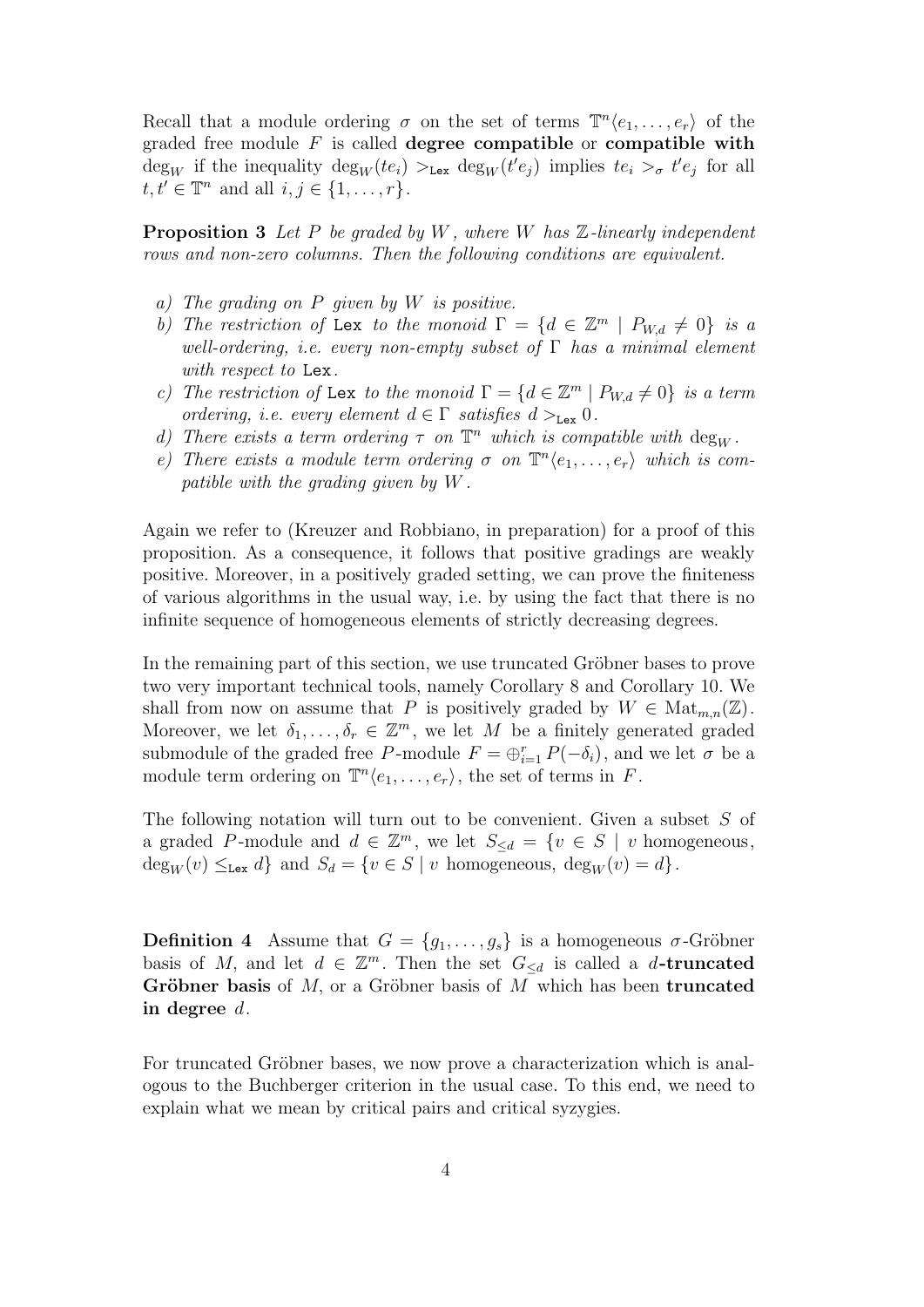Given homogeneous elements  $g_1, \ldots, g_s \in M \setminus \{0\}$ , we let  $d_i = \deg_W(g_i)$  for  $i = 1, \ldots, s$ , and we let F' be the graded free P-module  $\bigoplus_{i=1}^{s} P(-d_i)$ . The canonical basis of F' will be denoted by  $\{\varepsilon_1, \ldots, \varepsilon_s\}$ . Notice that we have  $\deg_W(\varepsilon_i) = d_i$  for  $i = 1, \ldots, s$ . Moreover, we write  $LM_{\sigma}(g_i) = c_i t_i e_{\gamma_i}$ , where  $c_i \in K \setminus \{0\}$ , where  $t_i \in \mathbb{T}^n$ , and where  $\gamma_i \in \{1, \ldots, r\}$ .

**Definition 5** A pair  $(i, j) \in \{1, \ldots, s\}$  such that  $1 \leq i \leq j \leq s$  and  $\gamma_i = \gamma_j$  is called a **critical pair** of  $(g_1, \ldots, g_s)$ . The set of all critical pairs of  $(g, \ldots, g_s)$  is denoted by  $\mathbb B$ . For every critical pair  $(i, j) \in \mathbb B$ , the element  $\sigma_{ij} = \frac{\text{lcm}(t_i,t_j)}{c_i t_i}$  $\frac{\ln(t_i,t_j)}{c_it_i}\,\varepsilon_i-\frac{\,\mathrm{lcm}(t_i,t_j)}{c_jt_j}$  $\frac{\partial g(t_i,t_j)}{\partial t_j} \varepsilon_j$  is a syzygy of the pair  $(LM_{\sigma}(g_i), LM_{\sigma}(g_j))$ . It is called the **critical syzygy** associated to the critical pair  $(i, j)$ . The set of all critical syzygies is denoted by  $\Sigma$ .

Clearly, a critical syzygy  $\sigma_{ij}$  is a homogeneous element of  $F'$  whose degree is precisely  $\deg_W(\sigma_{ij}) = \deg_W(\text{lcm}(t_i, t_j)) + \delta_{\gamma_i}$ . This degree equals the degree of the corresponding S-vector  $S_{ij} = \frac{\text{lcm}(t_i,t_j)}{c_i t_i}$  $\frac{\ln(t_i,t_j)}{c_it_i}\,g_i - \frac{\text{lcm}(t_i,t_j)}{c_jt_j}$  $\frac{a(t_i,t_j)}{c_jt_j}g_j$  in  $F$ .

For every critical pair  $(i, j) \in \mathbb{B}$ , we call  $\deg_W(\sigma_{ij})$  the **degree of the critical pair**. Then it makes sense to consider the set  $\mathbb{B}_{\leq d}$  for every given  $d \in \mathbb{Z}^m$ , and we observe that  $\deg_W(\sigma_{ij}) \geq_{\text{Lex}} \max\{d_i, d_j\}$  for all  $(i, j) \in \mathbb{B}$ . Finally, we remind the reader that  $NR_{\sigma,\mathcal{G}}(v)$  denotes normal remainder, i.e. the result of the division algorithm, as in (Kreuzer and Robbiano, 2000), Definition 1.6.7. At this point, we are ready to formulate and prove the following characterization of truncated Gröbner bases.

## Proposition 6 (Characterization of Truncated Gröbner Bases)

Let P be positively graded by  $W \in \text{Mat}_{m,n}(\mathbb{Z})$ , let  $G = \{g_1, \ldots, g_s\}$  be a set of non-zero homogeneous vectors which generates a graded submodule M of  $\bigoplus_{i=1}^r P(-\delta_i)$ , and let  $d \in \mathbb{Z}^m$ . Then the following conditions are equivalent.

- a) The set  $G_{\leq d}$  is a d-truncated  $\sigma$ -Gröbner basis of M.
- b) For every homogeneous element  $v \in M_{\leq d} \setminus \{0\}$ , we have the relation  $LT_{\sigma}(v) \in \langle LT_{\sigma}(g) | g \in G_{\leq d} \rangle.$
- c) For all pairs  $(i, j) \in \mathbb{B}_{\leq d}$ , we have  $NR_{\sigma, \mathcal{G}_{\leq d}}(S_{ij}) = 0$ , where  $\mathcal{G}_{\leq d}$  is the tuple obtained from  $\mathcal{G} = (g_1, \ldots, g_s)$  by deleting the elements of degree greater than d.

*Proof.* Without loss of generality, we may assume that  $G_{\leq d} = \{g_1, \ldots, g_{s'}\}$  for some  $s' \leq s$ . It is clear that a) implies both b) and c). Now we show that b) implies a). By the assumption, we can find terms  $t'_{s'+1}, \ldots, t'_{s''}$  of degree greater than d such that the set  $\{\mathrm{LT}_{\sigma}(g_1), \ldots, \mathrm{LT}_{\sigma}(g_{s'})\} \cup \{t'_{s'+1}, \ldots, t'_{s''}\}\$ is a system of generators of  $LT_{\sigma}(M)$ . We choose homogeneous elements  $h_{s'+1}, \ldots, h_{s''}$ in M such that  $LT_{\sigma}(h_i) = t'_i$  for  $i = s' + 1, \ldots, s''$ . Then the set  $\{g_1, \ldots, g_{s'}\}$  $h_{s'+1}, \ldots, h_{s''}$  is a homogeneous  $\sigma$ -Gröbner basis of M with truncation  $G_{\leq d}$ .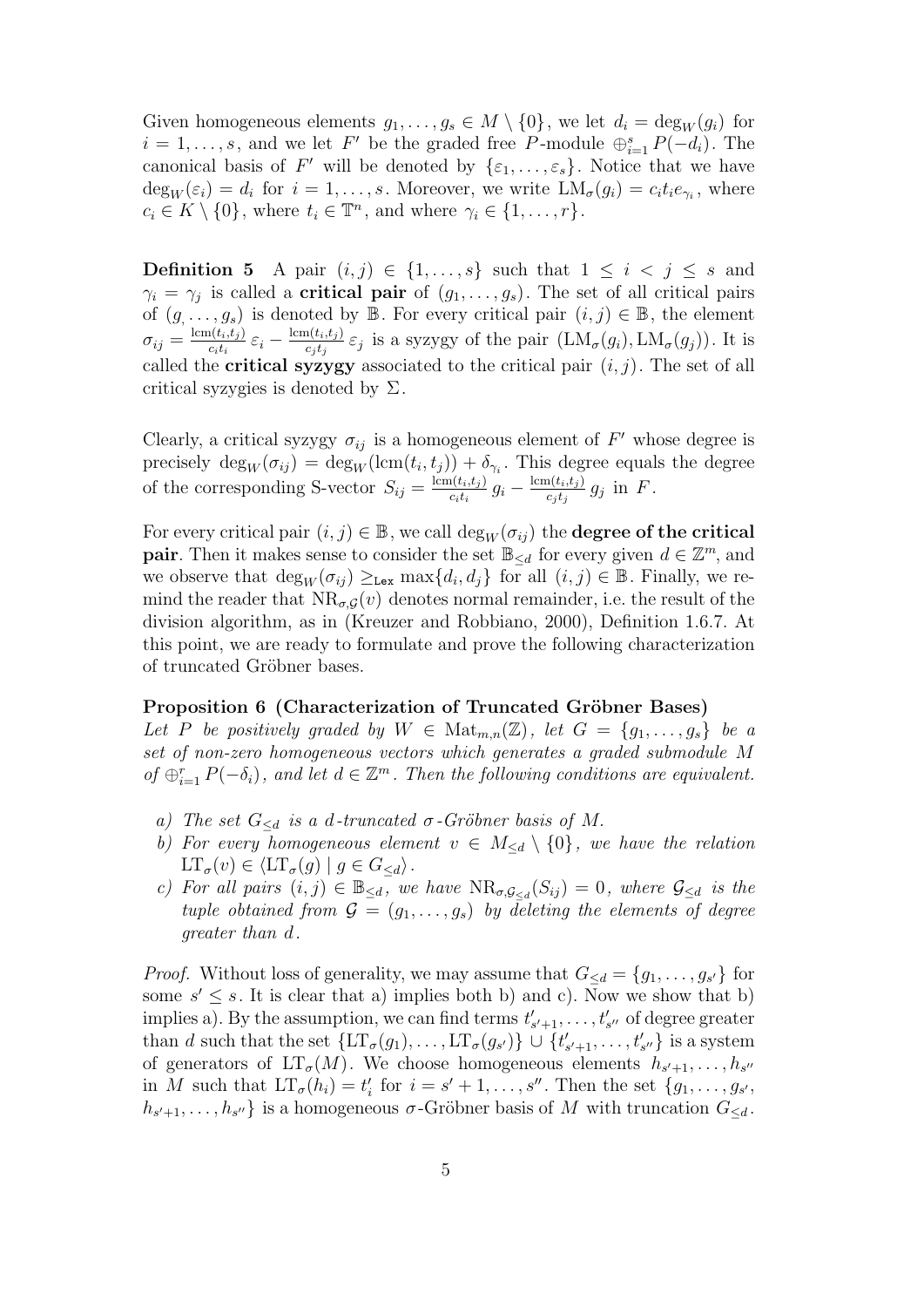It remains to prove that c) implies b). Let  $v \in M_{\leq d}$  be a homogeneous non-zero element. Since  $\{g_1, \ldots, g_{s'}\}$  generates  $\langle M_{\le d} \rangle$ , we can represent v as  $v = \sum_{i=1}^{s'} f_i g_i$ , where  $f_i$  is homogeneous of degree  $\deg_W(v) - \deg_W(g_i) \leq_{\text{Lex}} d$ . In order to prove  $LT_{\sigma}(v) \in \langle LT_{\sigma}(g_1), \ldots, LT_{\sigma}(g_{s'})\rangle$ , it is enough to proceed as in the proof of Proposition 2.3.12 of (Kreuzer and Robbiano, 2000), replacing  $G$  by  $\mathcal{G}_{\leq d}$ .

This characterization has several useful applications.

Corollary 7 Let  $G = \{g_1, \ldots, g_s\}$  be a homogeneous  $\sigma$ -Gröbner basis of the module M, and let  $d \in \mathbb{Z}^m$ . Then  $G_{\leq d}$  is a d-truncated  $\sigma$ -Gröbner basis of the module  $\langle M_{\leq d} \rangle$ .

*Proof.* Since G is a set of generators of M, the set  $G_{\leq d}$  generates the module  $\langle M_{\leq d} \rangle$ . From Buchberger's Criterion we know that  $NR_{\sigma,G}(S_{ij}) = 0$ , for all pairs  $(i, j) \in \mathbb{B}$ . If we have  $\deg_W(S_{ij}) \leq_{\text{Lex}} d$  here, the elements of G involved in the reduction steps  $S_{ij} \stackrel{G}{\longrightarrow} 0$  all have degrees less than or equal to d. Hence we see that  $NR_{\sigma, \mathcal{G}_{\leq d}}(S_{ij}) = 0$ , and the proposition yields the claim.

Corollary 8 Let  $d \in \mathbb{Z}^m$ , let the elements of the tuple  $\mathcal{G} = (g_1, \ldots, g_s)$ form a d-truncated  $\sigma$ -Gröbner basis of M, and let  $g_{s+1} \in F$  be a homogeneous element of degree d such that  $LT_{\sigma}(g_{s+1}) \notin \langle LT_{\sigma}(g_1), \ldots, LT_{\sigma}(g_s)\rangle$ . Then  $\{g_1, \ldots, g_{s+1}\}\$ is a d-truncated Gröbner basis of  $M + \langle g_{s+1} \rangle$ .

Proof. In order to prove the claim, we check condition c) of the proposition. For  $1 \leq i \leq j \leq s$  such that  $\deg_W(S_{ij}) \leq_{\text{Lex}} d$ , we have  $\text{NR}_{\sigma,G}(S_{ij})$  = 0 by the assumption and by Proposition 6. For  $i \in \{1, \ldots, s\}$  such that  $deg_W(S_{is+1}) = d$ , the fact that the pair  $(i, s+1)$  has degree d implies that  $LT_{\sigma}(g_{s+1})$  is a multiple of  $LT_{\sigma}(g_i)$ , in contradiction to the hypothesis.  $\square$ 

In the last part of this section, we prove an analogue of the preceding corollary for minimal generators. Recall that Proposition 2.b guarantees that all minimal systems of generators have the same length in the positively graded situation.

**Proposition 9** Let P be positively graded by  $W \in Mat_{m,n}(\mathbb{Z})$ , let M be a graded P-module generated by homogeneous elements  ${g_1, \ldots, g_s}$ , and assume that  $\deg_W(g_1) \leq_{\text{Lex}} \deg_W(g_2) \leq_{\text{Lex}} \cdots \leq_{\text{Lex}} \deg_W(g_s)$ .

- a) The set  $\{g_1, \ldots, g_s\}$  is a minimal system of generators of M if and only if we have  $g_i \notin \langle g_1, \ldots, g_{i-1} \rangle$  for  $i = 1, \ldots, s$ .
- b) The set  $\{g_i \mid i \in \{1, \ldots, s\}, g_i \notin \langle g_1, \ldots, g_{i-1} \rangle\}$  is a minimal system of generators of M .

*Proof.* First we prove a). If  $\{g_1, \ldots, g_s\}$  is a minimal set of generators of M, then no relation of type  $g_i \in \langle g_1, \ldots, g_{i-1} \rangle$  holds, since otherwise we would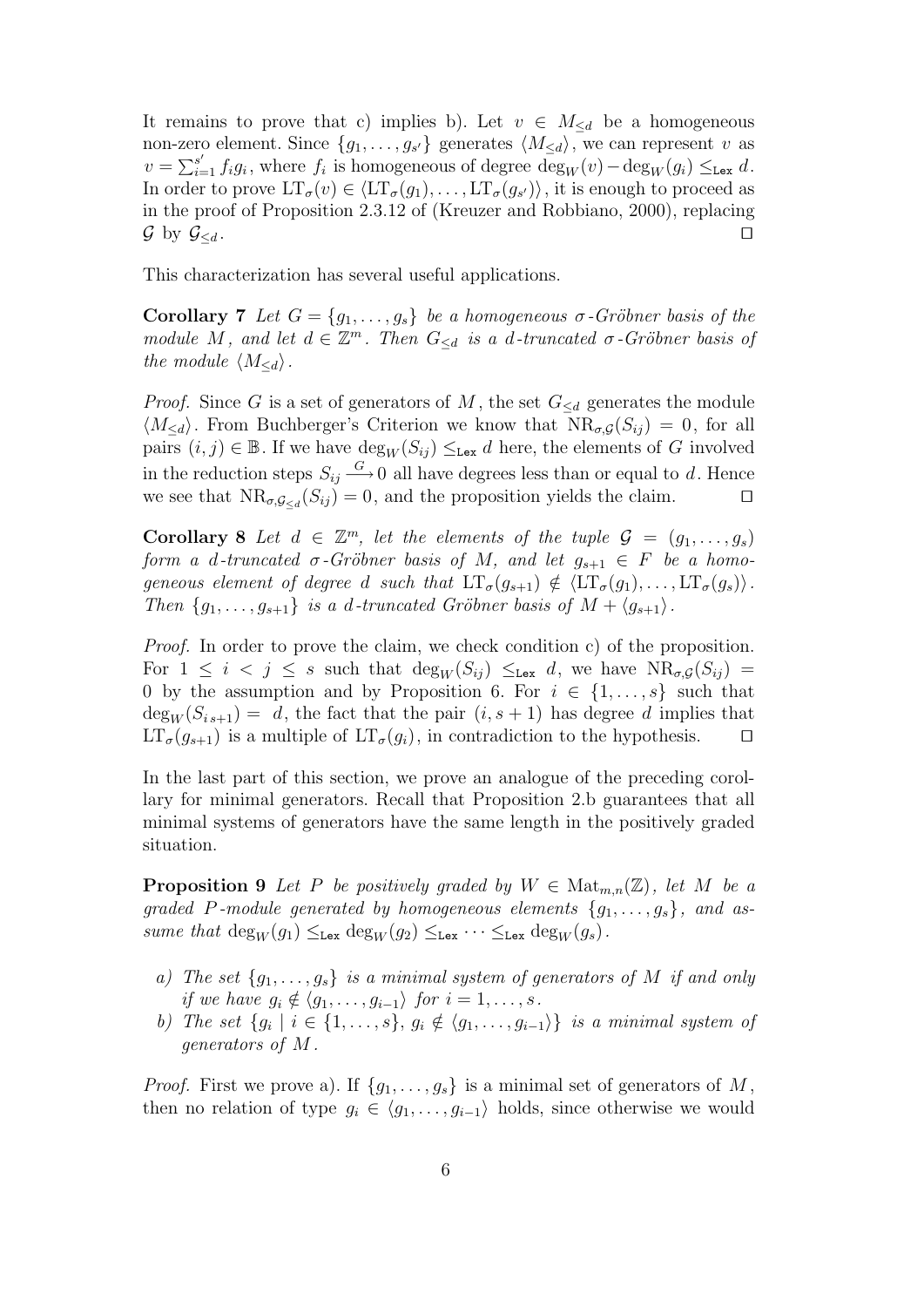have  $M = \langle g_1, \ldots, g_{i-1}, g_{i+1}, \ldots, g_s \rangle$ . Conversely, if  $\{g_1, \ldots, g_s\}$  is not a minimal set of generators of M, then there exists an index  $i \in \{1, \ldots, s\}$  such that  $g_i \in \langle g_1, \ldots, g_{i-1}, g_{i+1}, \ldots, g_s \rangle$ . Using Corollary 1.7.11 of (Kreuzer and Robbiano, 2000), we obtain a representation  $g_i = \sum_{j \neq i} f_j g_j$ , where  $f_j \in P$  is homogeneous of degree  $\deg_W(q_i)-\deg_W(q_j)$  for  $j \in \{1, \ldots, i-1, i+1, \ldots, s\}.$ 

Since  $\deg_W(f_j) \geq_{\text{Lex}} 0$  for  $f_j \neq 0$ , we see that  $\deg_W(g_i) <_{\text{Lex}} \deg_W(g_j)$  implies  $f_j = 0$ . Thus there are two possibilities. Either we have  $\deg_W(g_i) >_{\text{Lex}}$  $deg_W(g_j)$  for all j such that  $f_j \neq 0$  or there exist some indices j such that  $deg_W(g_i) = deg_W(g_i)$ . In the first case, those indices j satisfy  $j < i$  by the assumption that the multidegrees of  $g_1, \ldots, g_s$  are ordered increasingly, and therefore we get  $g_i \in \langle g_1, \ldots, g_{i-1} \rangle$ . In the second case, the  $f_i$  corresponding to those indices j are in  $K \setminus \{0\}$ . Let  $j_{\max} = \max\{j \in \{1, ..., s\} \mid f_j \in K \setminus \{0\}\}.$ We get the relation  $g_{j_{\text{max}}} \in \langle g_1, \ldots, g_{j_{\text{max}}-1} \rangle$ . In both cases, we arrive at a contradiction to our hypothesis.

Now let us show b). The set  $S = \{g_i \mid i \in \{1, \ldots, s\}, g_i \notin \langle g_1, \ldots, g_{i-1} \rangle\}$  is a system of generators of M, because an element  $g_i$  such that  $g_i \in \langle g_1, \ldots, g_{i-1} \rangle$ is also contained in  $\langle g_i \in S \mid 1 \leq j \leq i - 1 \rangle$ . The fact that this system of generators is minimal follows from a).  $\square$ 

The following version is an immediate consequence of part a) of the proposition.

**Corollary 10** Let  $N$  be a graded  $P$ -module, let  $M$  be a submodule of  $N$ , let  ${g_1, \ldots, g_s}$  be a minimal homogeneous system of generators of M, and let  $g_{s+1} \in N \setminus M$  be a homogeneous vector whose degree satisfies the inequality  $deg_W(g_{s+1}) \geq_{\text{Lex}} \max\{deg_W(g_i) \mid i = 1, \ldots, s\}.$  Then  $\{g_1, \ldots, g_{s+1}\}\$  is a minimal system of generators of the module  $M + \langle g_{s+1} \rangle$ . In particular, we have  $\mu(M + \langle g_{s+1} \rangle) = \mu(M) + 1.$ 

#### 3 Minimal Generators in a Reduced Gröbner Basis

From here on we use the following assumptions. Let  $K$  be a field, and let  $P = K[x_1, \ldots, x_n]$  be a polynomial ring over K which is positively graded by a matrix  $W \in \text{Mat}_{m,n}(\mathbb{Z})$ . Then let  $r \geq 1$ , let  $\delta_1, \ldots, \delta_r \in \mathbb{Z}^m$ , and let M be a graded submodule of  $F = \bigoplus_{i=1}^r P(-\delta_i)$  which is generated by a set of non-zero homogeneous vectors  $\{v_1, \ldots, v_s\}$ . Furthermore, we choose a module term ordering  $\sigma$  on the monomodule of terms  $\mathbb{T}^n \langle e_1, \ldots, e_r \rangle$  in F, and we let  $\mathcal{V} = (v_1, \ldots, v_s).$ 

Our first goal is to describe an algorithm which computes a homogeneous  $\sigma$ -Gröbner basis of M degree-by-degree and a variant of this algorithm which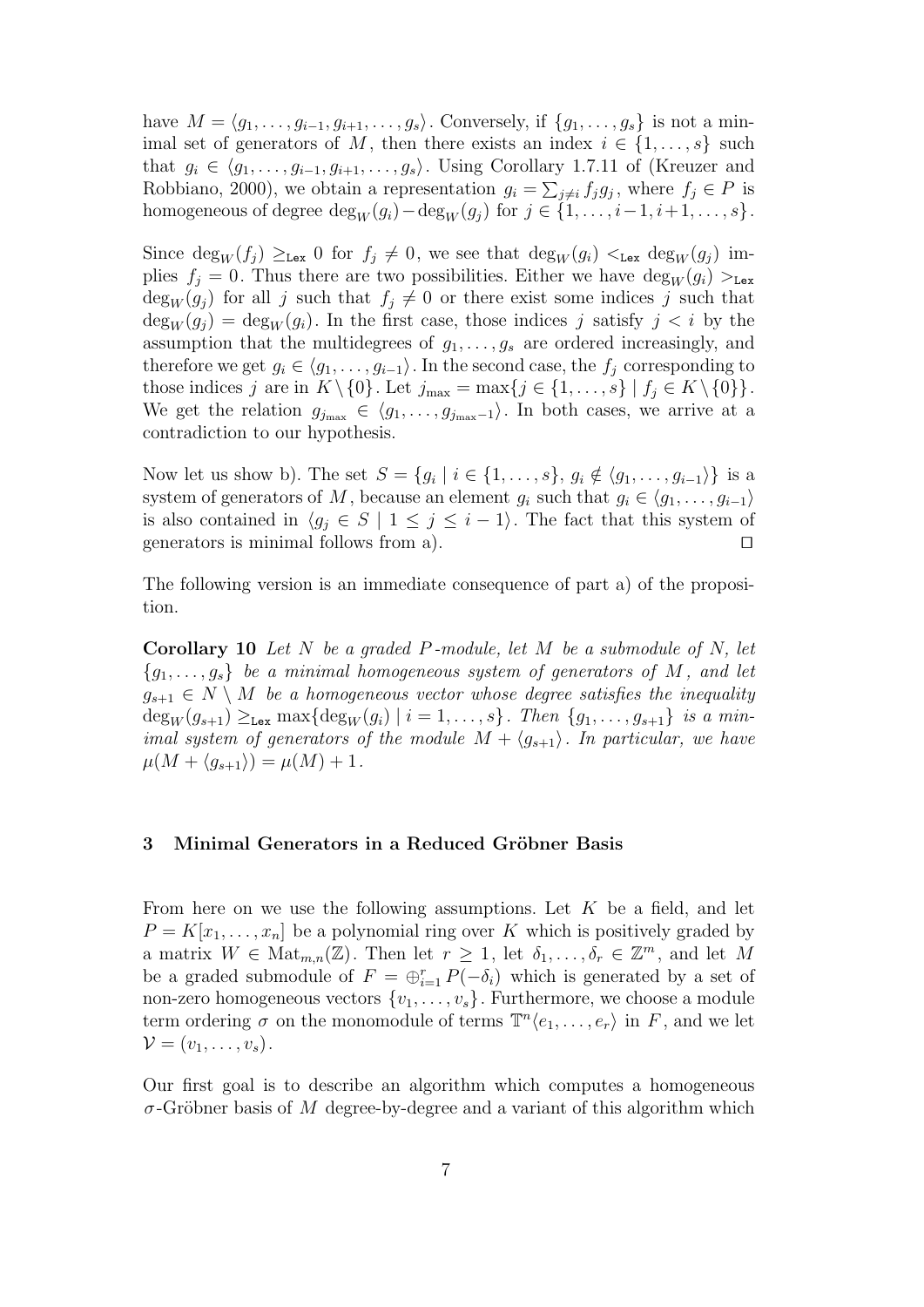also yields a minimal system of generators of M contained in  $\mathcal V$ . This part is classical and more or less "well-known". Then we make good use of it in Theorem 15 for minimalizing reduced Gröbner bases.

To ease the notation, we shall use the following convention: whenever a vector  $g_i$  appears, we write  $LM_{\sigma}(g_i) = c_i t_i e_{\gamma_i}$ , where  $c_i \in K \setminus \{0\}$ , where  $t_i \in \mathbb{T}^n$ , and where  $\gamma_i \in \{1, \ldots, r\}$ . For two indices  $i, j$  such that  $\gamma_i = \gamma_j$ , we let  $\sigma_{ij} = \frac{\text{lcm}(t_i,t_j)}{C_i t_i}$  $\frac{\ln(t_i,t_j)}{c_it_i}\,\varepsilon_i-\frac{\mathrm{lcm}(t_i,t_j)}{c_jt_j}$  $\frac{\partial \alpha_i(t_i,t_j)}{\partial c_j t_j} \varepsilon_j$  and  $S_{ij} = \frac{\text{lcm}(t_i,t_j)}{c_i t_i}$  $\frac{\ln(t_i,t_j)}{c_it_i}\,g_i - \frac{\text{lcm}(t_i,t_j)}{c_jt_j}$  $\frac{\mathfrak{a}(t_i,t_j)}{c_jt_j}\,g_j$  .

## Theorem 11 (The Homogeneous Buchberger Algorithm)

In the above situation, consider the following instructions.

- 1) Let  $B = \emptyset$ ,  $W = V$ ,  $\mathcal{G} = \emptyset$ , and let  $s' = 0$ .
- 2) Let d be the smallest degree with respect to Lex of an element of B or of W. Form  $B_d$  and  $W_d$ , and delete their entries from B and W, respectively.
- 3) If  $B_d = \emptyset$ , continue with step 6). Otherwise, chose a pair  $(i, j) \in B_d$  and remove it from  $B_d$ .
- 4) Compute the S-vector  $S_{ij}$  and its normal remainder  $S'_{ij} = NR_{\sigma,\mathcal{G}}(S_{ij})$ . If  $S'_{ij} = 0$ , continue with step 3).
- 5) Increase s' by one, append  $g_{s'} = S'_{ij}$  to the tuple  $\mathcal{G}$ , and append the set  $\{(i, s') \mid 1 \leq i < s', \gamma_i = \gamma_{s'}\}$  to the set B. Continue with step 3).
- 6) If  $\mathcal{W}_d = \emptyset$ , continue with step 9). Otherwise, choose a vector  $v \in \mathcal{W}_d$ and remove it from  $\mathcal{W}_d$ .
- 7) Compute  $v' = NR_{\sigma, \mathcal{G}}(v)$ . If  $v' = 0$ , continue with step 6).
- 8) Increase s' by one, append  $g_{s'} = v'$  to the tuple  $\mathcal{G}$ , and append the set  $\{(i, s') \mid 1 \leq i < s', \gamma_i = \gamma_{s'}\}$  to the set B. Continue with step 6).
- 9) If  $B = \emptyset$  and  $W = \emptyset$ , return the tuple G and stop. Otherwise, continue with step 2).

This is an algorithm which returns a  $\sigma$ -Gröbner basis G of M, where the tuple G consists of homogeneous vectors having non-decreasing multidegrees.

The proof of this theorem is standard Computer Algebra and is for instance contained in (Kreuzer and Robbiano, in preparation).

Remark 12 Let us add some observations about this algorithm.

a) If we interrupt its execution after some degree  $d_0$  is finished, the tuple  $\mathcal G$ is a  $d_0$ -truncated Gröbner basis of M. Consequently, we can compute truncated Gröbner bases efficiently. Moreover, in this case it suffices to append only the pairs  $\{(i, s') | 1 \le i < s', \gamma_i = \gamma_{s'}$ ,  $\deg_W(\sigma_{is'}) \le \text{Lex } d_0\}$ to the set  $B$  in steps 5) and 8). The reason is that pairs of higher degree are never processed anyway, since we stop the computation after finishing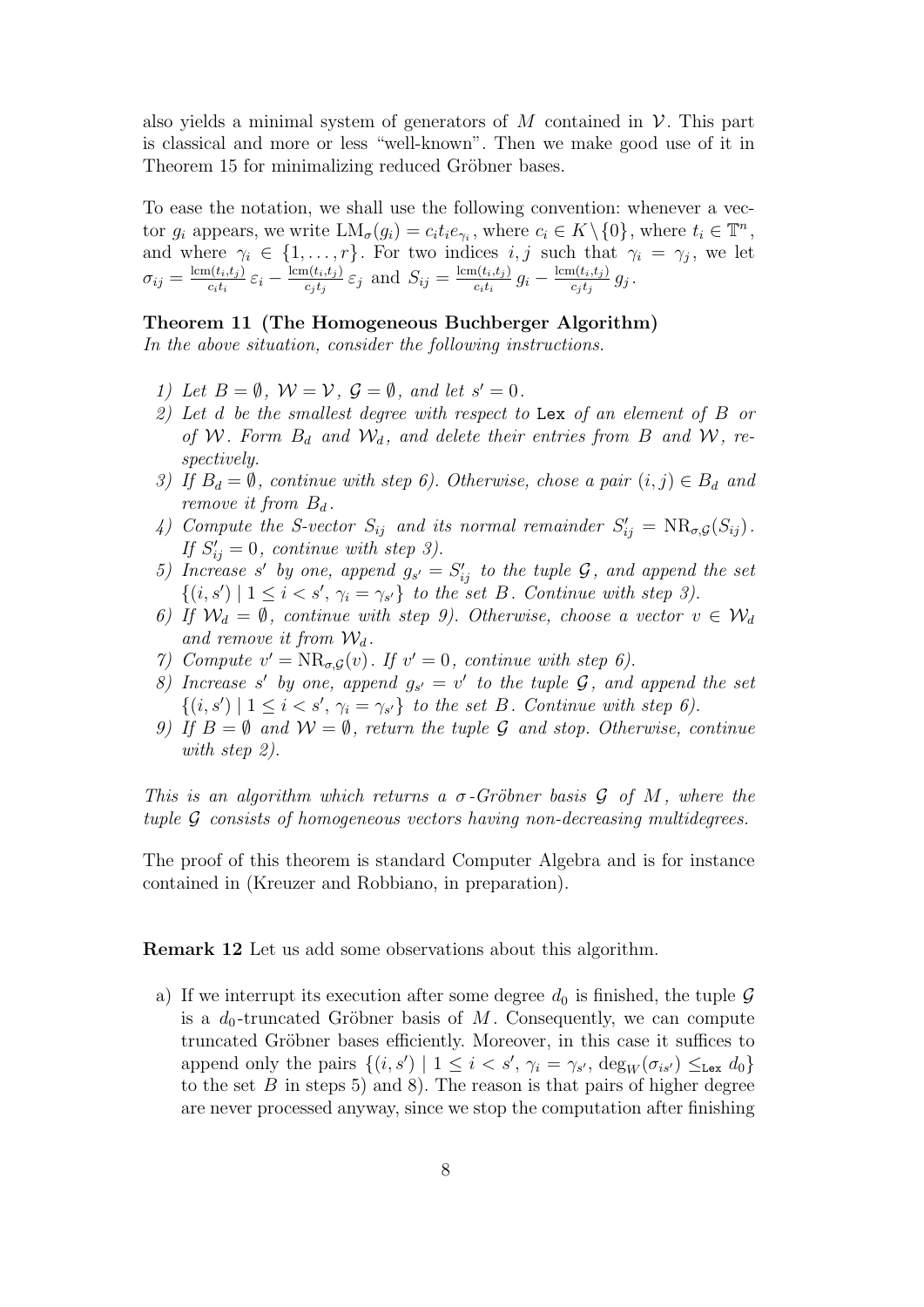degree  $d_0$ .

- b) It is not required that  $\sigma$  is a degree compatible module term ordering. The reason is that, during the computation of the Gröbner basis, only comparisons of terms in the support of a homogeneous vector are performed. Thus these terms have the same degree, and it does not matter whether  $\sigma$  is degree compatible or not.
- c) The Homogeneous Buchberger Algorithm can also be viewed as a special version of the usual Buchberger Algorithm where we use a suitable selection strategy.

The following variant of the Homogeneous Buchberger Algorithm computes a minimal system of generators of  $M$  contained in the given set of generators while computing a Gröbner basis. It provides an efficient method for finding minimal systems of generators.

### Corollary 13 (Buchberger Algorithm with Minimalization)

In the situation of the theorem, consider the following instructions.

- 1') Let  $B = \emptyset$ ,  $W = V$ ,  $\mathcal{G} = \emptyset$ ,  $s' = 0$ , and  $\mathcal{V}_{\min} = \emptyset$ .
- 2) Let d be the smallest degree with respect to Lex of an element of B or of W. Form  $B_d$  and  $W_d$ , and delete their entries from B and W, respectively.
- 3) If  $B_d = \emptyset$ , continue with step 6). Otherwise, chose a pair  $(i, j) \in B_d$  and remove it from  $B_d$ .
- 4) Compute the S-vector  $S_{ij}$  and its normal remainder  $S'_{ij} = NR_{\sigma,\mathcal{G}}(S_{ij})$ . If  $S'_{ij} = 0$ , continue with step 3).
- 5) Increase s' by one, append  $g_{s'} = S'_{ij}$  to the tuple  $\mathcal{G}$ , and append the set  $\{(i, s') \mid 1 \leq i < s', \gamma_i = \gamma_{s'}\}$  to the set B. Continue with step 3).
- 6) If  $\mathcal{W}_d = \emptyset$ , continue with step 9). Otherwise, choose a vector  $v \in \mathcal{W}_d$ and remove it from  $\mathcal{W}_d$ .
- 7) Compute  $v' = NR_{\sigma, \mathcal{G}}(v)$ . If  $v' = 0$ , continue with step 6).
- 8') Increase s' by one, append  $g_{s'} = v'$  to the tuple  $G$ , append v to the tuple  $\mathcal{V}_{\min}$ , and append  $\{(i, s') | 1 \leq i < s', \gamma_i = \gamma_{s'}\}$  to the set B. Continue with step 6).
- 9') If  $B = \emptyset$  and  $W = \emptyset$ , return the pair  $(\mathcal{G}, \mathcal{V}_{\text{min}})$  and stop. Otherwise, continue with step 2).

This is an algorithm which returns a pair  $(\mathcal{G}, \mathcal{V}_{\text{min}})$  such that  $\mathcal{G}$  is a tuple of homogeneous vectors which are a  $\sigma$ -Gröbner basis of M, and  $\mathcal{V}_{\text{min}}$  is a subtuple of  $V$  of homogeneous vectors which are a minimal system of generators of M .

*Proof.* In view of the theorem, we only have to show that the elements in  $\mathcal{V}_{\text{min}}$ are a minimal set of generators of  $M$ . Since the algorithm is finite, it operates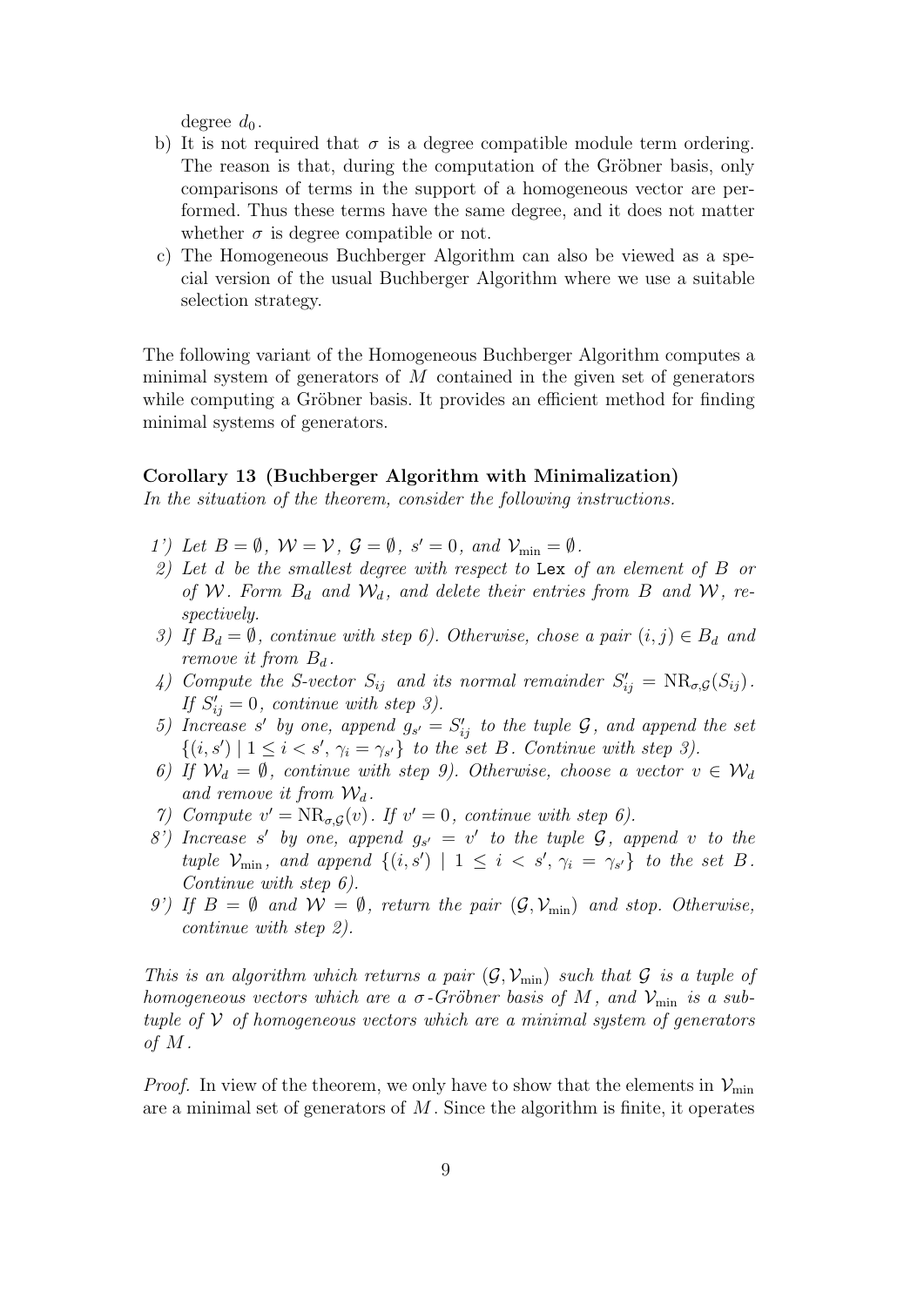in only finitely many degrees d. Therefore it suffices to prove by induction on d that  $V_{\text{min}}$  contains a minimal system of generators of  $\langle M_{\le d} \rangle$  after the algorithm has finished working on elements of degree d.

This is clearly the case at the outset. Suppose it is true for the last degree treated before d. Inductively, we can show that the elements of  $\mathcal G$  continue to be contained in the module  $\langle M_{< d} \rangle$  while we are looping through steps 3), 4), and 5) of the algorithm. Namely, every time an element of the form  $NF_{\sigma,G}(S_{ij})$ is added to  $\mathcal{G}$ , it is clearly contained in the module generated by the previous elements of  $\mathcal G$ . Furthermore, by part a) of the remark following Theorem 11, the elements of the tuple G form a d-truncated Gröbner basis of  $\langle M_{\leq d} \rangle$  after we have finished looping through steps 3), 4), and 5), i.e. when we have treated all pairs of degree d.

Now let  $\mathcal{W}_d = (w_1, \ldots, w_\ell)$ , and let the numbering of these vectors correspond to the order in which they are chosen in step 6). We show that, for each application of steps 6), 7), and 8'), the elements of  $\mathcal{V}_{\text{min}}$  continue to be a minimal system of generators of the module they generate, and that this module always agrees with the one generated by the elements of  $\mathcal G$ . Furthermore, the elements of G are always a d-truncated  $\sigma$ -Gröbner basis of that module.

When a new vector  $v = w_i$  is chosen in step 6), there are two possibilities. If  $v' = 0$  in step 7), then v is already contained in the module M' generated by the elements of  $\mathcal{V}_{\text{min}}$ . Otherwise, the vector v' is not contained in M', since the elements of G are a d-truncated  $\sigma$ -Gröbner basis and we can apply the Submodule Membership Test (see (Kreuzer and Robbiano, 2000), Proposition 2.4.10.a). In that case, the elements of  $\mathcal{V}_{\text{min}}$ , together with v, form a minimal system of generators of the module  $M' + \langle v \rangle = M' + \langle v' \rangle$  by Corollary 10. Moreover, the elements of  $\mathcal{G}$ , together with  $v'$ , form a d-truncated  $\sigma$ -Gröbner basis of  $M' + \langle v' \rangle$  by Corollary 8.

Altogether, it follows that, after degree d is finished, the elements of  $\mathcal{V}_{\text{min}}$  are a minimal system of generators of  $\langle M_{\le d} \rangle$ , as we wanted to show.  $\square$ 

Remark 14 Let us collect some observations about this algorithm.

- a) If we are only interested in a minimal system of generators of M (and not in a Gröbner basis), we can stop the algorithm after we have completed degree  $d_{\text{max}} = \max\{\text{deg}(v_i) \mid 1 \leq i \leq s\}.$  In this case it suffices to append only the pairs  $\{(i, s') \mid 1 \leq i < s', \gamma_i = \gamma_{s'}$ ,  $\deg_W(\sigma_{is'}) \leq_{\text{Lex}} d_{\text{max}}\}\)$  to the set  $B$  in steps 5) and 8').
- b) In addition, we could alter step 8') and append the vector  $v'$  instead of  $v$ to the list  $\mathcal{V}_{\text{min}}$ . Then  $\mathcal{V}_{\text{min}}$  would still contain a minimal homogeneous set of generators of M when the computation ends. These generators would not be contained in the initial tuple  $\mathcal V$  anymore, but they would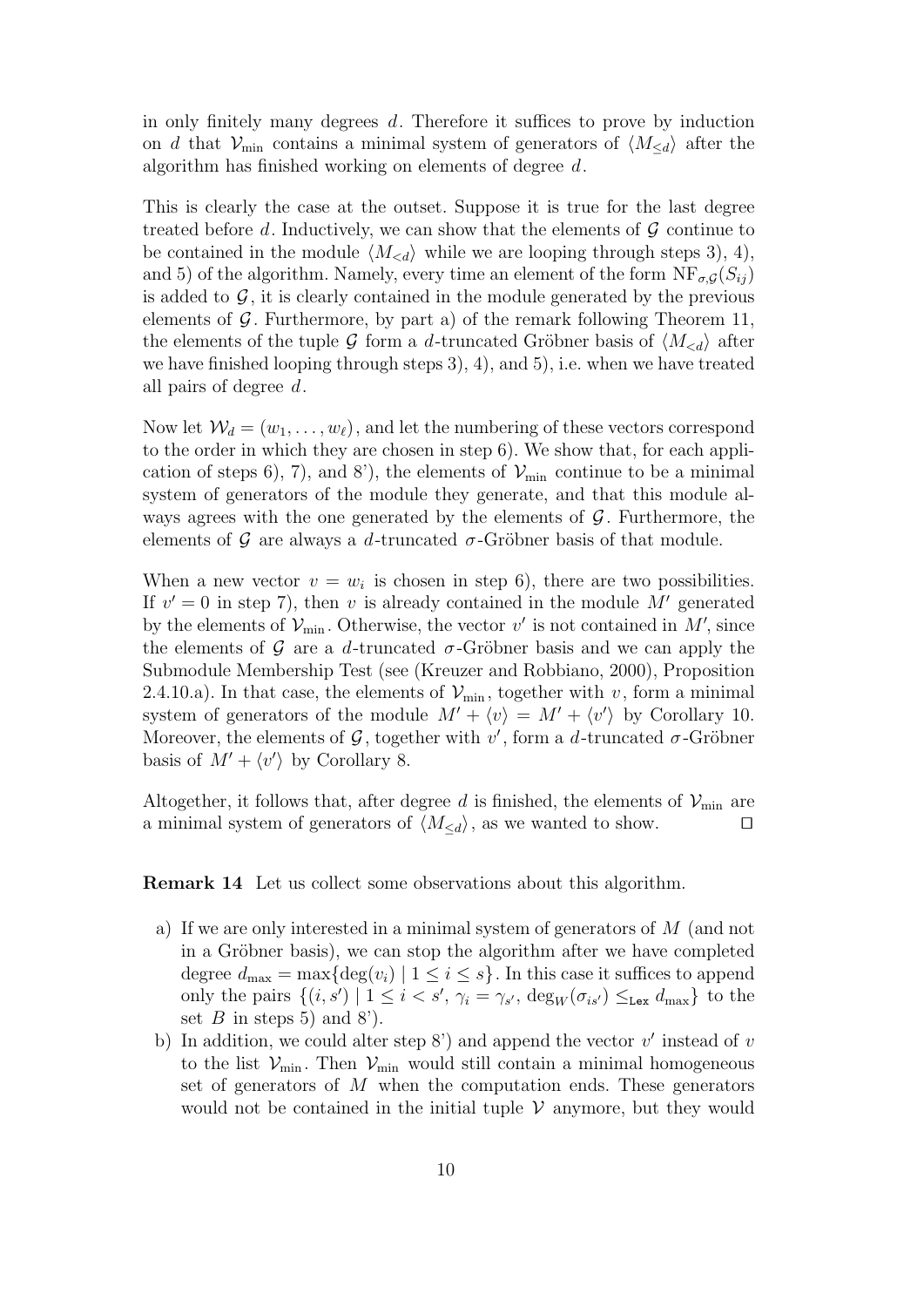have the additional property that each vector is fully reduced against the previous ones.

The final part of the section is devoted to a result which will be essential for our discussion of the minimalization of the critical pairs. Namely, we are going to apply the algorithm of Corollary 13 to a reduced Gröbner basis and improve it significantly in that case. The main differences between both algorithms occur in step 7), where it suffices to compare terms instead of computing normal remainders, and in step 8), where we append v to both  $\mathcal{G}$  and  $\mathcal{V}_{\min}$ .

## Theorem 15 (Minimal Generators in a Reduced Gröbner Basis)

In the situation of Theorem 11, let  $\mathcal{V} = (v_1, \ldots, v_s)$  be the reduced  $\sigma$ -Gröbner basis of M . Consider the following instructions.

- 1) Let  $B = \emptyset$ ,  $W = V$ ,  $\mathcal{G} = \emptyset$ ,  $s' = 0$ , and  $\mathcal{V}_{\min} = \emptyset$ .
- 2) Let d be the smallest degree with respect to Lex of an element of B or of W. Form  $B_d$  and  $W_d$ , and delete their entries from B and W, respectively.
- 3) If  $B_d = \emptyset$ , continue with step 6). Otherwise, choose a pair  $(i, j) \in B_d$ and remove it from  $B_d$ .
- 4) Compute  $S'_{ij} = NR_{\sigma,\mathcal{G}}(S_{ij})$ . If  $S'_{ij} = 0$ , continue with step 3).
- 5) Increase s' by one, append  $g_{s'} = S'_{ij}$  to the tuple  $G$ , append the following set  $\{(i, s') \mid 1 \leq i < s', \gamma_i = \gamma_{s'}\}$  to B, and continue with step 3).
- 6) If  $\mathcal{W}_d = \emptyset$ , continue with step 9). Otherwise, choose  $v \in \mathcal{W}_d$  and remove it from  $\mathcal{W}_d$ .
- 7) If  $LT_{\sigma}(v) = LT_{\sigma}(g)$  for some  $g \in \mathcal{G}$ , then replace the element g in  $\mathcal{G}$ by v. Continue with step  $6$ ).
- 8) Increase s' by one, append  $g_{s'} = v$  to the tuples G and  $\mathcal{V}_{\min}$ , and append  $\{(i, s') \mid 1 \leq i < s', \gamma_i = \gamma_{s'}\}$  to the set B. Continue with step 6).
- 9) If  $B = \emptyset$  and  $W = \emptyset$ , return  $V_{\text{min}}$  and stop. Otherwise, continue with step 2).

This is an algorithm which computes a subtuple  $\mathcal{V}_{\text{min}}$  of  $\mathcal{V}$  such that  $\mathcal{V}_{\text{min}}$  is a minimal system of generators of M .

Proof. It suffices to show that this procedure has the same effect as running the algorithm of Corollary 13 on  $V$ .

First we use induction on  $d$  to show that, after we have finished some degree  $d$ , the tuple G has the same elements as  $V_{\leq d}$ . Every element of  $V_d$  is appended to  $G$  at some point in step 7) or 8). On the other hand, if an element  $g_{s'}$  is put into  $\mathcal G$  in step 5), it has a leading term which is not a multiple of an element of  $V_{\le d}$ . Hence it is swapped out of G at some point in step 7).

Next we note that, after we have finished cycling through steps 3), 4), and 5)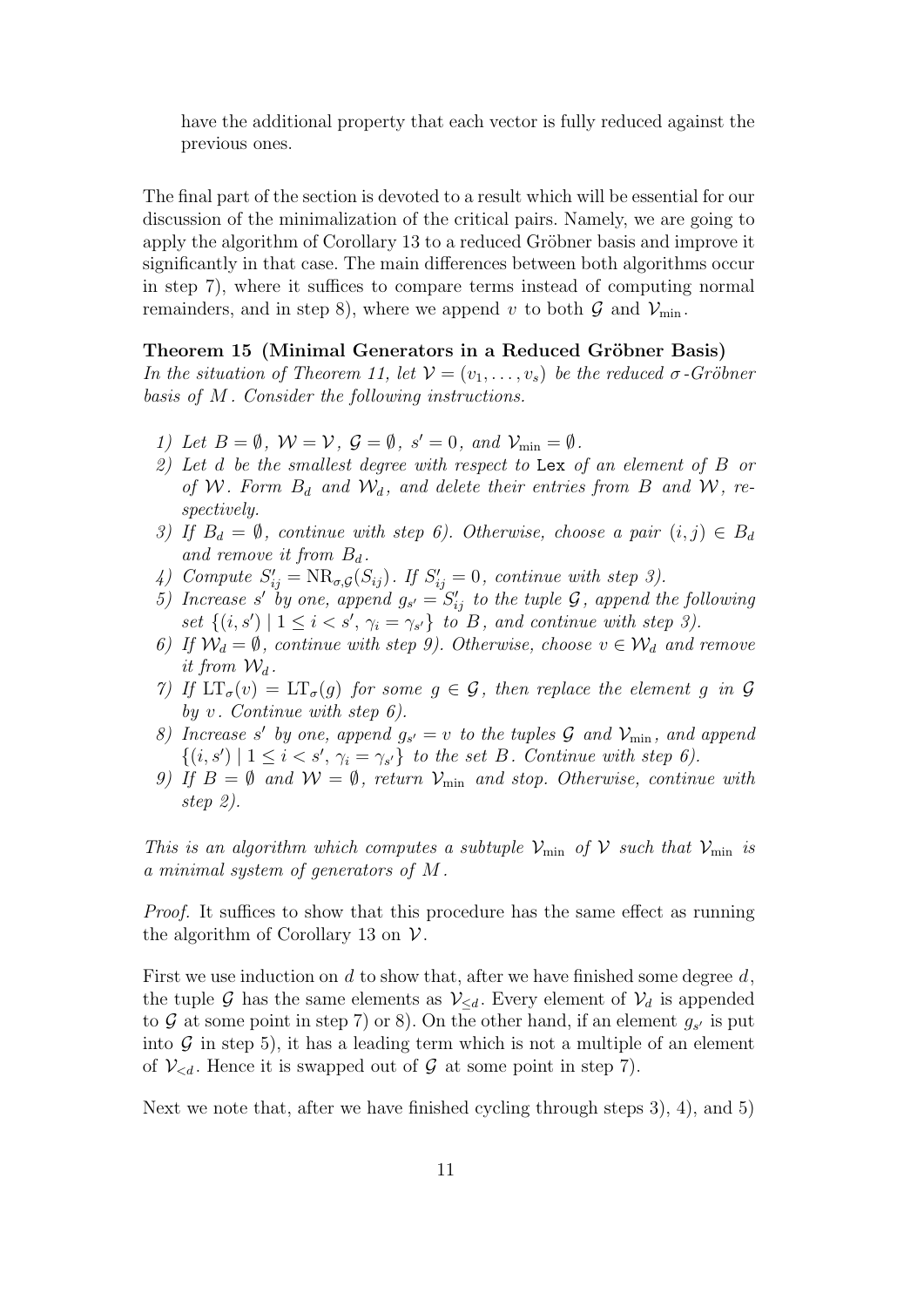in degree d, the tuple G is a d-truncated minimal  $\sigma$ -Gröbner basis of  $M_{\leq d}$ .

Now we turn our attention to the loop described in steps 6), 7) and 8). Notice that the effect of steps 7) and 8) is independent of the order in which we choose the elements  $v \in \mathcal{W}_d$  in step 6). Hence we can assume for the purposes of this proof that we always choose the vector v in  $\mathcal{W}_d$  which has the minimal leading term with respect to  $\sigma$ . With this assumption, we show inductively that when we run steps 7) and 8) for some element  $v \in W_d$ , at each point the elements in  $\mathcal G$  are a minimal  $\sigma$ -Gröbner basis of the module they generate, and the elements of  $\mathcal{V}_{\text{min}}$  are a minimal system of generators of that module.

For the induction step, we have to consider two cases: either  $v$  is swapped into G in step 7) or appended to both G and  $\mathcal{V}_{\text{min}}$  in step 8). In the first case, it suffices to show that the module generated by the elements of  $\mathcal G$  does not change when we perform the swap, i.e. that the difference  $v - g$  is contained in this module. This follows from the observations that  $LT_{\sigma}(v - g) <_{\sigma} LT_{\sigma}(v)$ and all elements  $\tilde{v}$  in  $\mathcal V$  such that  $LT_{\sigma}(\tilde{v}) <_{\sigma} LT_{\sigma}(v)$  are already in  $\mathcal G$ . Since  $v-g \stackrel{\mathcal{V}}{\longrightarrow} 0$ , we have  $v-g \stackrel{\mathcal{G}}{\longrightarrow} 0$ . In the second case, it is clear that  $\mathcal G$  continues to be a minimal Gröbner basis of the module it generates by Corollary  $8$ , and  $\mathcal{V}_{\text{min}}$  continues to be a minimal system of generators of that module by Corollary 10.

Finally, we note that in step 8) we can append v to  $\mathcal G$  without passing to the normal remainder, since  $v$  is an element of a reduced Gröbner basis and thus  $\Box$  irreducible.  $\Box$ 

Remark 16 Let us make some observations about the preceding algorithm.

- a) The proof of the proposition shows that the algorithm reconstructs the given reduced Gröbner basis inside  $G$ , and that  $G_{\le d}$  has the same elements as  $V_{\leq d}$  after some degree d is finished.
- b) Moreover, we note that in step 4) it is not necessary to compute the normal remainder  $NR_{\sigma,G}(S_{ij})$ . Rather, it suffices to perform a full leading term reduction.
- c) The different elements  $NR_{\sigma,G}(S_{ij})$  computed in step 4) and the elements  $v \in V_d$  which are swapped into G by step 7) are in 1-1 correspondence, since every new element computed in step 4) must have a new leading term in the leading term module of  $M$ . This new leading term must be the leading term of an element in the reduced Gröbner basis, hence it is swapped.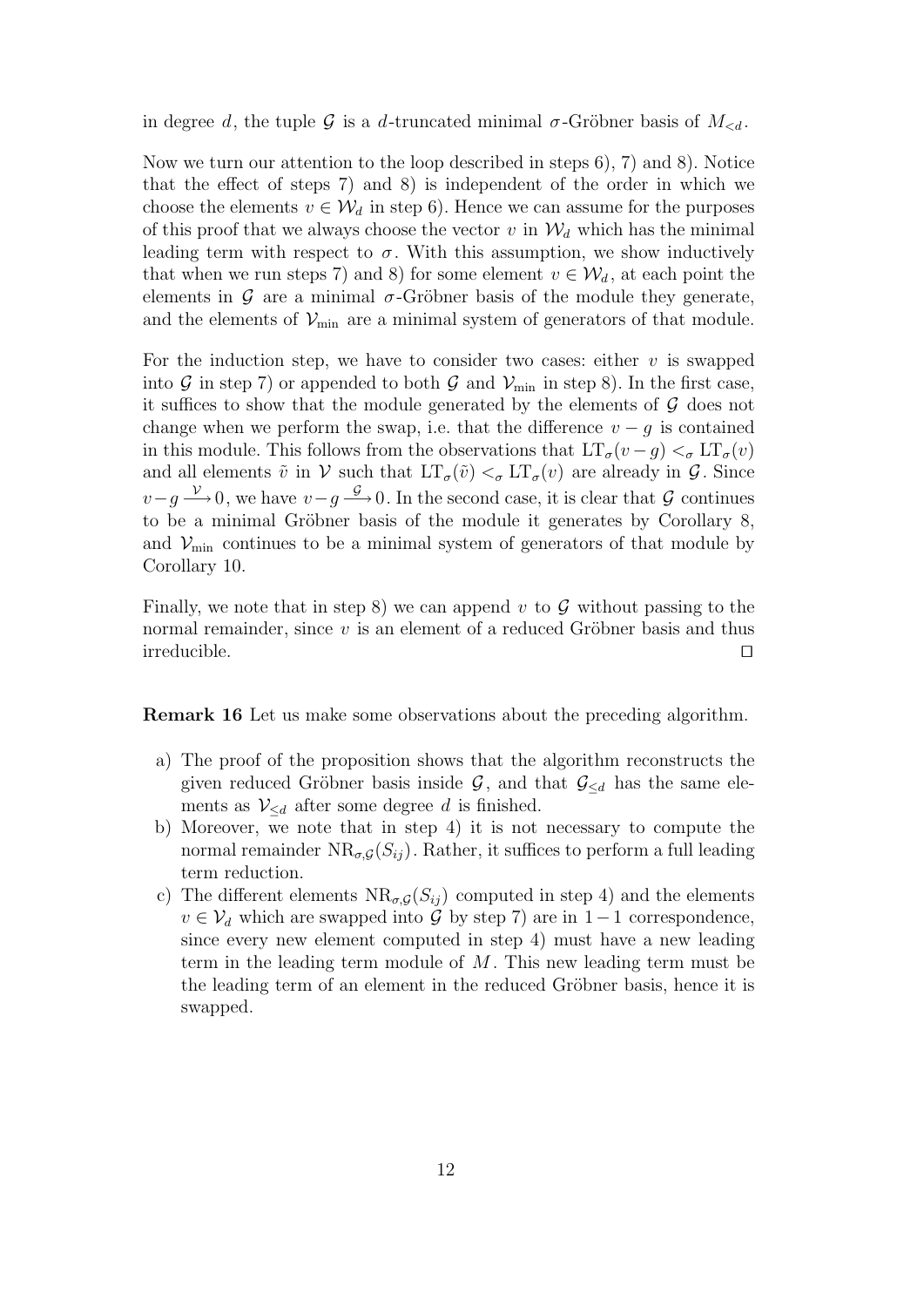#### 4 Minimalizing the Critical Syzygies

In this section we continue to use the assumptions and notation of the previous section. If we look at Theorem 11 and its proof, we can see that instead of treating all pairs  $(i, j)$  such that  $\sigma_{ij}$  is contained in the set of critical syzygies  $\Sigma$ , it would be enough to treat those pairs corresponding to a subset  $\Theta \subseteq \Sigma$  which is a minimal system of generators of  $SyzP(c_1t_1e_{\gamma_1}, \ldots, c_st_se_{\gamma_s}).$ 

In order to find Θ, we observe that the application of two of the rules for killing critical pairs given in (Gebauer and Möller, 1987) produces a minimal Gröbner basis of the module  $Syz_P(c_1t_1e_{\gamma_1},\ldots,c_st_se_{\gamma_s})$  contained in the set  $\Sigma$ . From this we derive the idea to find  $\Theta$  by applying Theorem 15. We need the following definition.

**Definition 17** On the set of terms  $\mathbb{T}^n \langle \varepsilon_1, \ldots, \varepsilon_s \rangle$  in  $\bigoplus_{i=1}^s P(-d_i)$  we define a relation  $\tau$  by letting

$$
t \varepsilon_i \geq_\tau t' \varepsilon_j \Leftrightarrow \begin{cases} t \, t_i \, e_{\gamma_i} >_\sigma t' \, t_j \, e_{\gamma_j}, \quad \text{or} \\ t \, t_i \, e_{\gamma_i} = t' \, t_j \, e_{\gamma_j} \quad \text{and} \quad i \geq j \end{cases}
$$

for  $t, t' \in \mathbb{T}^n$  and  $i, j \in \{1, \ldots, s\}$ . As in (Kreuzer and Robbiano, 2000), Lemma 3.1.2, it follows that  $\tau$  is a module term ordering. It is called the term ordering **induced** by the tuple  $(t_1e_{\gamma_1},...,t_se_{\gamma_s})$  and by  $\sigma$ .

By (Kreuzer and Robbiano, 2000), Proposition 3.1.3, the set  $\Sigma$  is a  $\tau$ -Gröbner basis of the module  $Syz_P(c_1t_1e_{\gamma_1}, \ldots, c_st_se_{\gamma_s})$ . Moreover,  $\sigma_{ij}$  is a homogeneous element of  $\bigoplus_{i=1}^s P(-d_i)$  of degree  $\deg_W(\sigma_{ij}) = \deg(\text{lcm}(t_i, t_j)) + \delta_{\gamma_i}$ . For all  $i, j \in \{1, \ldots, s\},$  we let  $t_{ij} = \frac{\text{lcm}(t_i, t_j)}{t_i}$  $\frac{(t_i, t_j)}{t_i}$ . Now the main result of Gebauer and Möller (1987) reads as follows.

Proposition 18 Consider the following instructions.

- RULE 1. Delete in  $\Sigma$  all elements  $\sigma_{ik}$  such that there exists an index i in the set  $\{1, \ldots, j-1\}$  such that  $t_{ki}$  divides  $t_{kj}$ . Call the resulting set  $\Sigma'$ .
- RULE 2. Delete in  $\Sigma'$  all elements  $\sigma_{ik}$  such that there exists an index j in the set  $\{i+1,\ldots,k-1\}$  such that  $t_{kj}$  properly divides  $t_{ki}$ . Call the resulting set  $\Sigma''$ .
- RULE 3. Delete in  $\Sigma''$  all elements  $\sigma_{ij}$  such that there exists an index k in the set  $\in \{j+1,\ldots,s\}$  such that  $t_{ik}$  properly divides  $t_{ij}$  and  $t_{jk}$  properly divides  $t_{ji}$ . Call the resulting set  $\Sigma'''$ .

Then the set  $\Sigma'''$  still generates  $Syz_P(c_1t_1e_{\gamma_1}, \ldots, c_st_se_{\gamma_s})$ .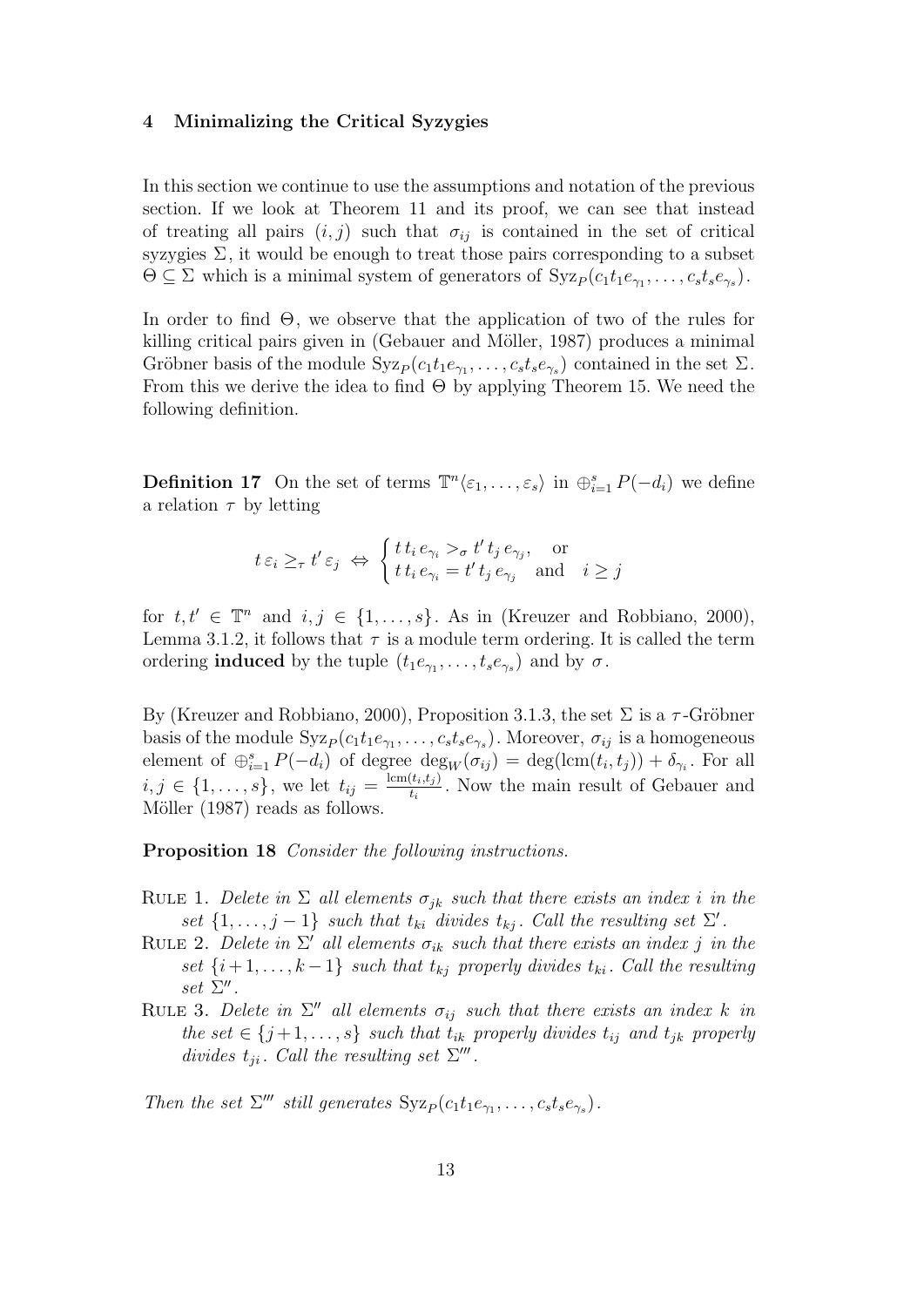Remark 19 Let us interpret the previous proposition in another way. For  $1 \leq i < j \leq s$  such that  $\gamma_i = \gamma_j$ , we have  $LT_{\tau}(\sigma_{ij}) = t_{ji} \varepsilon_j$ . Hence Rules 1 and 2 can be restated as follows.

- RULE 1'. Delete in  $\Sigma$  all elements  $\sigma_{ij}$  such that there exists an element  $\sigma_{i'j}$ such that  $LT_{\tau}(\sigma_{ij})$  is a proper multiple of  $LT_{\tau}(\sigma_{i'j})$ .
- RULE 2'. If, among the remaining elements, there are elements  $\sigma_{ij}$ ,  $\sigma_{i'j}$  such that  $LT_{\tau}(\sigma_{ij}) = LT_{\tau}(\sigma_{i'j})$ , then delete the one having the larger index  $\max\{i, i'\}.$

From Rules 1' and 2' it follows that the set  $\Sigma''$  is a minimal  $\tau$ -Gröbner basis of the module  $Syz_P(c_1t_1e_{\gamma_1},\ldots,c_st_se_{\gamma_s}),$  i.e. the leading terms of the elements of  $\Sigma$ <sup>*n*</sup> minimally generate the leading term module.

In general, it is not true that  $\Sigma''$  is a minimal system of generators of the module  $Syz_P(c_1t_1e_{\gamma_1},\ldots,c_st_se_{\gamma_s}),$  as our next example shows. (For another example, see (Gebauer and Möller, 1987), 3.6.)

**Example 20** Let  $P = \mathbb{Q}[x, y, z]$  be standard graded, let  $r = 1$ ,  $s = 4$  and  $t_1 = x^3 z^2$ ,  $t_2 = x^3 y^4$ ,  $t_3 = y^5 z^2$ ,  $t_4 = x^2 y^5 z$ . Then we get  $\sigma_{12} = y^4 \varepsilon_1 - z^2 \varepsilon_2$ ,  $\sigma_{13} = y^5 \varepsilon_1 - x^3 \varepsilon_3$ ,  $\sigma_{14} = y^5 \varepsilon_1 - xz \varepsilon_4$ ,  $\sigma_{23} = yz^2 \varepsilon_2 - x^3 \varepsilon_3$ ,  $\sigma_{24} = yz \varepsilon_2 - x\varepsilon_4$ , and  $\sigma_{34} = x^2 \varepsilon_3 - z \varepsilon_4$ . By applying Rules 1 and 2, we get the minimal  $\tau$ -Gröbner basis  $\Sigma'' = {\sigma_{12}, \sigma_{24}, \sigma_{34}, \sigma_{13}}$  of  $Syz_P(t_1, t_2, t_3, t_4)$ , since  $LT_\tau(\sigma_{23}) = LT_\tau(\sigma_{13})$ and  $LT_{\tau}(\sigma_{14}) = z \cdot LT_{\tau}(\sigma_{24})$ . Now we use Rule 3 and find  $\Sigma''' = \Sigma''$ , but  $\Sigma'''$ is not a minimal system of generators of  $Syz_P(t_1, t_2, t_3, t_4)$ , since we have  $\sigma_{13} = y\sigma_{12} + z\sigma_{24} - x\sigma_{34}$ .

Before continuing, let us introduce a new notion. If we have an element  $\sigma_{ij}$ and perform a reduction step  $\sigma_{ij} \stackrel{c\tau \sigma_{i'j}}{\longrightarrow} c' t' \varepsilon_i + c'' t'' \varepsilon_{i'}$ , where  $c, c', c'' \in K$  and  $t, t', t'' \in \mathbb{T}^n$ , we call this a **head reduction step**. (Notice that the j-indices have to match!) Similarly, we can define a **tail reduction step** as follows:  $\sigma_{ij} \stackrel{ct\sigma_{i'i}}{\longrightarrow} c't'\varepsilon_{i'} + c''t''\varepsilon_j$ . It is clear that a tail reduction step does not change the leading term of the element.

**Proposition 21** The set  $\widetilde{\Sigma} = \{-c_j \cdot \sigma_{ij} \mid \sigma_{ij} \in \Sigma''\}$  is the reduced  $\tau$ -Gröbner basis of the module  $\text{Syz}_P(c_1t_1e_{\gamma_1}, \ldots, c_st_se_{\gamma_s})$ .

*Proof.* Since passing from  $\Sigma''$  to  $\tilde{\Sigma}$  is equivalent to normalizing the leading coefficients, and since  $\Sigma''$  is a minimal  $\tau$ -Gröbner basis, it remains to show that no tail reductions are possible among the elements of  $\Sigma$ . But if we perform a tail reduction on some element of  $\tilde{\Sigma}$ , we get an element of the form  $\tilde{c} \tilde{t} \sigma_{i'j}$  such that  $i' < i$ . Here we have to have  $\tilde{t} = 1$ , since  $\sigma_{ij}$  is part of a minimal Gröbner basis. Now we obtain a contradiction to the minimality of i in Rule 2'.  $\Box$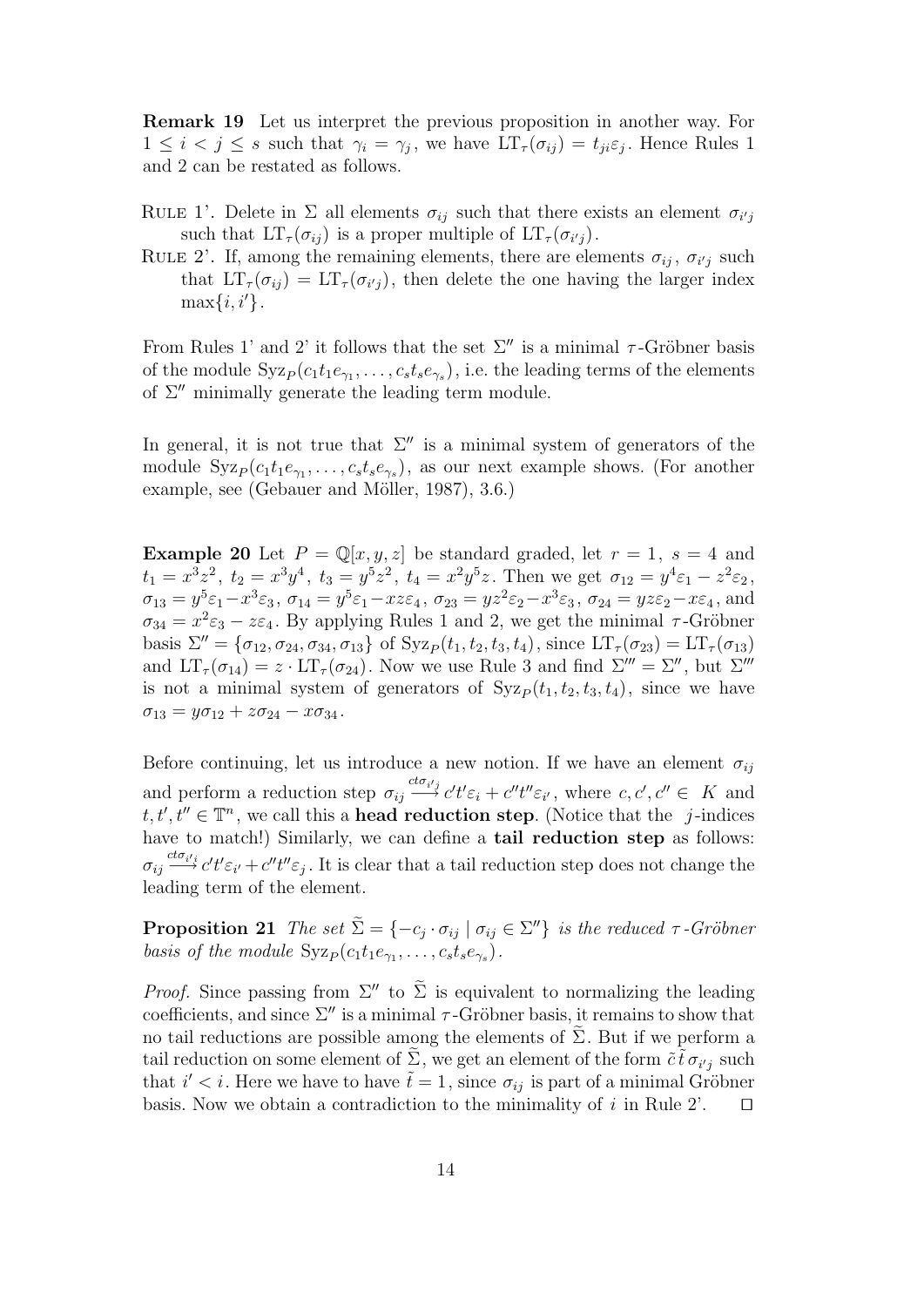**Remark 22** Let us apply the algorithm of Theorem 15 to the set  $\tilde{\Sigma}$ . We make the following observations.

a) A pair of pairs, i.e. a critical pair between two elements  $\sigma_{ij}$ ,  $\sigma_{i'j'}$  yields an S-vector  $S_{((i,j),(i',j'))} = c t \sigma_{ij} - c' t' \sigma_{i'j'}$  such that  $c, c' \in K$  and  $t, t' \in \mathbb{T}^n$ and  $j = j'$ , since the two leading terms have to cancel. Without loss of generality, let  $i < i'$ . Then the result is  $\tilde{c} \tilde{t} \sigma_{ii'}$  for some  $\tilde{c} \in K$  and  $\tilde{t} \in \mathbb{T}^n$ . The degree of such a pair of pairs is

$$
\begin{aligned} \deg_W(S_{((i,j),(i',j)))} &= \deg_W(\tilde{t}) + \deg_W(\sigma_{ii'}) \\ &= \deg_W(\frac{\operatorname{lcm}(t_i,t_{i'},t_j)}{t_j}) + \deg_W(\varepsilon_j) \\ &= \deg_W(\operatorname{lcm}(t_i,t_{i'},t_j)) + \delta_{\gamma_j} \end{aligned}
$$

b) During the course of the algorithm, a new Gröbner basis element can only be obtained from a pair of pairs if  $\tilde{t} = 1$ . This is equivalent to  $gcd(t_{ij}, t_{i'j}) = 1.$ 

Now we are ready to optimize the minimalization of the critical syzygies. To ease the notation, we shall minimalize the set  $\Sigma''$  instead of  $\tilde{\Sigma}$ . The lack of the normalization of the leading coefficients is clearly of no consequence. We need the following lemma.

**Lemma 23** Let  $1 \leq i < j < m \leq s$  and  $i' \in \{1, \ldots, j-1\} \setminus \{i\}$ . Suppose there are terms  $t, t', t'' \in \mathbb{T}^n \setminus \{1\}$  such that  $\sigma_{ij} = \sigma_{ii'} + t \sigma_{i'j} = t' \sigma_{im} - t'' \sigma_{jm}$ and  $\sigma_{i'm} = t \sigma_{i'j} + t'' \sigma_{jm}$ . Then t, t', and t'' are pairwise coprime.

More precisely, given  $\kappa \in \{1, ..., n\}$ , we define  $\alpha = \deg_{x_{\kappa}}(t_i)$ ,  $\alpha' = \deg_{x_{\kappa}}(t_{i'})$ ,  $\beta = \deg_{x_{\kappa}}(t_j)$ , and  $\gamma = \deg_{x_{\kappa}}(t_m)$ . Then one of the following four cases occurs.

- 1) We have  $\alpha = \gamma > \beta$  and  $\alpha > \alpha'$ . 2) We have  $\alpha' = \beta > \gamma$  and  $\alpha' > \alpha$ . 3) We have  $\alpha = \alpha' > \beta$  and  $\alpha > \gamma$ .
- 4) We have  $\alpha = \alpha' = \beta > \gamma$  or  $\alpha = \beta = \gamma > \alpha'$  or  $\alpha' = \beta = \gamma > \alpha$ .

Proof. Comparing coefficients in the given equations yields the following equalities  $\text{lcm}(t_i, t_j) = \text{lcm}(t_i, t_{i'}) = \text{lcm}(t_{i'}, t_m) = t \text{lcm}(t_{i'}, t_j) = t' \text{lcm}(t_i, t_m) =$  $t''$  lcm( $t_j, t_m$ ). Thus the exponent of  $x_{\kappa}$  in these terms satisfies max $\{\alpha, \beta\} =$  $\max\{\alpha,\alpha'\} = \max\{\alpha',\gamma\} = \deg_{x_{\kappa}}(t) + \max\{\alpha',\beta\} = \deg_{x_{\kappa}}(t') + \max\{\alpha,\gamma\} =$  $\deg_{x_{\kappa}}(t'') + \max\{\beta,\gamma\}.$  We distinguish the following four cases.

Case 1: Suppose that  $x_{\kappa}$  divides t. In this case,  $\max\{\alpha,\alpha'\} > \max\{\alpha',\beta\}$ yields  $\alpha > \alpha'$  and  $\alpha > \beta$ . Then  $\alpha = \max{\{\alpha, \alpha'\}} = \max{\{\alpha', \gamma\}}$  shows  $\alpha = \gamma$ , i.e. we have the inequalities stated in case 1) of the claim. Furthermore, it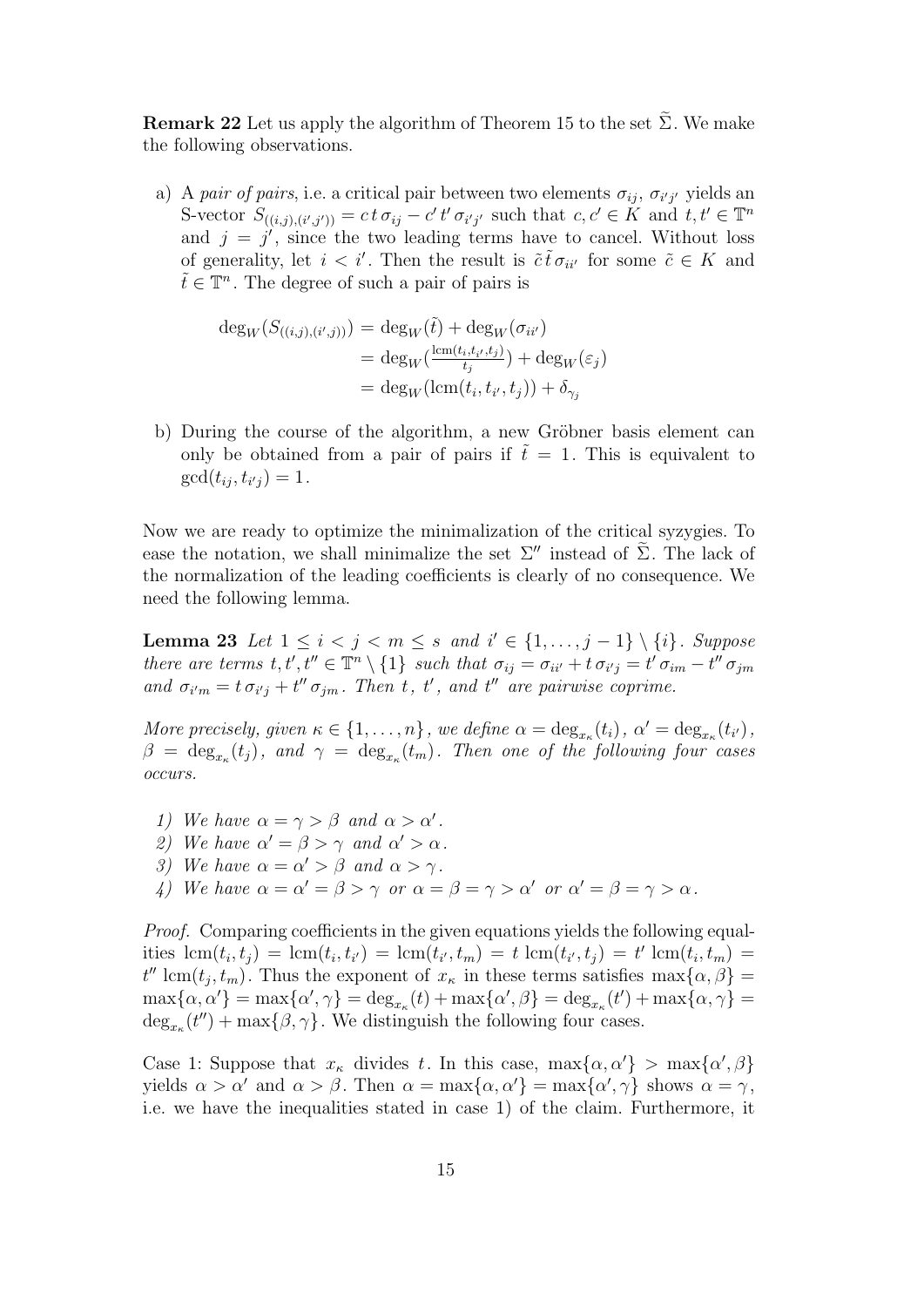follows that  $\gamma = \max\{\alpha, \gamma\} = \max\{\beta, \gamma\}$ , i.e. that  $x_{\kappa}$  divides neither t nor  $t''$ .

Case 2: Suppose that  $x_{\kappa}$  divides t'. In this case,  $\max\{\alpha,\alpha'\} > \max\{\alpha,\gamma\}$ yields  $\alpha' > \alpha$  and  $\alpha' > \gamma$ . Then  $\max{\alpha, \beta} = \max{\alpha, \alpha'}$  shows  $\alpha' = \beta$ , i.e. we have the inequalities stated in case 2) of the claim. Furthermore, it follows that  $\beta = \max\{\alpha', \beta\} = \max\{\beta, \gamma\},\$ i.e. that  $x_{\kappa}$  divides neither t nor t''.

Case 3: If  $x_{\kappa}$  divides  $t''$ , we argue analogously and obtain the inequalities stated in 3) as well as the fact that  $x_{\kappa}$  divides neither t nor t'.

Case 4: If  $x_{\kappa}$  divides neither t nor t' nor t'', an easy case-by-case argument yields the possibilities listed in 4).  $\Box$ 

#### Proposition 24 (Minimalization of the Critical Syzygies)

Let  $\Sigma''$  be the  $\tau$ -Gröbner basis of  $Syz_P(c_1t_1e_{\gamma_1}, \ldots, c_st_se_{\gamma_s})$  defined in Proposition 18. Consider the following instructions.

- 1) Let  $\mathcal{B}^* = \emptyset$ ,  $\mathcal{W} = \Sigma''$ ,  $\mathcal{A} = \emptyset$ , and  $\Theta = \emptyset$ .
- 2) For all  $\sigma_{ij}, \sigma_{i'j} \in \Sigma''$  such that  $1 \leq i < i' < j \leq s$ , form the S-vector  $S_{((i,j),(i',j))} = \tilde{t} \sigma_{ii'}$ , where  $\tilde{t} \in \mathbb{T}^n$ . If  $\tilde{t} = 1$ , append  $\sigma_{ii'}$  to  $\mathcal{B}^*$ .
- 3) Let d be the smallest degree with respect to Lex of an element of  $\mathcal{B}^*$  or W. Form  $\mathcal{B}^*_{d}$  and  $\mathcal{W}_d$ , and delete their entries from  $\mathcal{B}^*$  and  $\mathcal{W}$ , respectively.
- 4) If  $\mathcal{B}^*_{d} = \emptyset$ , continue with step 11). Otherwise, choose an element  $\sigma_{ij} \in \mathcal{B}^*_{d}$ and remove it from  $\mathcal{B}_d^*$ .
- 5) If  $LT_{\tau}(\sigma_{ii}) \in LT_{\tau}(\mathcal{A}_d)$ , then continue with step 4).
- 6) If  $LT_{\tau}(\sigma_{ij}) = LT_{\tau}(\sigma_{i'j})$  for some element  $\sigma_{i'j} \in W_d$ , then remove  $\sigma_{i'j}$ from  $\mathcal{W}_d$ , append it to  $\mathcal{A}$ , and continue with step 4).
- 7) Find  $\sigma_{i'j} \in \mathcal{A}_{\le d}$  such that  $t_{ji}$  is a multiple of  $t_{ji'}$ . Then perform the head reduction step  $\sigma_{ij} \xrightarrow{\sigma_{ij}} \tilde{t} \sigma_{k\ell}$ , where  $\tilde{t} \in \mathbb{T}^n$ , where  $k = \min\{i, i'\}$ , and where  $\ell = \max\{i, i'\}$ . If  $\tilde{t} \neq 1$ , continue with step 4).
- 8) If  $LT_\tau(\sigma_{k\ell}) \in LT_\tau(\mathcal{A}_d)$ , then continue with step 4).
- 9) If  $LT_{\tau}(\sigma_{k\ell}) = LT_{\tau}(\sigma_{k'\ell})$  for some element  $\sigma_{k'\ell} \in \mathcal{W}_d$ , then remove the element  $\sigma_{k'\ell}$  from  $\mathcal{W}_d$ , append it to A, and continue with step 4).
- 10) If  $\sigma_{k\ell} \in \mathcal{B}_d^*$ , then delete  $\sigma_{k\ell}$  in  $\mathcal{B}_d^*$  and continue with step 7), applied to this element. Otherwise continue with step  $\downarrow$ ).
- 11) Append  $\mathcal{W}_d$  to  $\mathcal A$  and to  $\Theta$ .
- 12) If  $\mathcal{B}^* = \emptyset$  and  $\mathcal{W} = \emptyset$ , return  $\Theta$  and stop. Otherwise, continue with step 3).

This is an algorithm which computes a subset  $\Theta \subseteq \Sigma''$  such that  $\Theta$  is a minimal system of generators of  $Syz_p(c_1t_1e_{\gamma_1}, \ldots, c_st_se_{\gamma_s}).$ 

Proof. It suffices to show that the given instructions define an optimization of the application of Theorem 15 to the set  $\Sigma''$ . The tuple A corresponds to G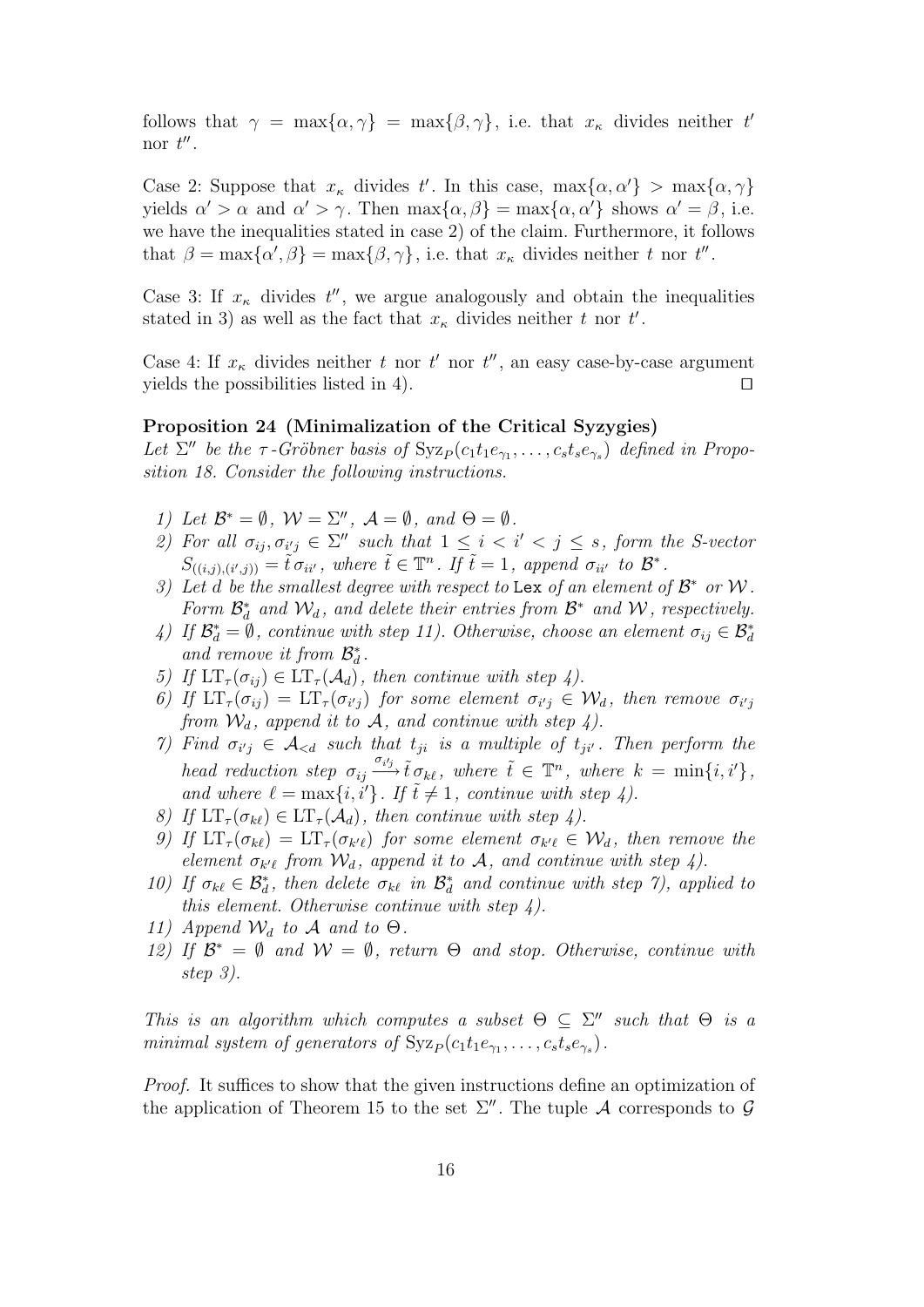there,  $\Theta$  corresponds to  $\mathcal{V}_{\text{min}}$ , and  $\mathcal{B}^*$  corresponds to  $B$ .

The first significant difference occurs in step 2). Instead of producing the pairs of pairs inductively each time we find a new Gröbner basis element, we precompute them all at once. This is possible, since we know from Theorem 15 that we are merely recomputing the Gröbner basis  $\Sigma''$ . Moreover, we do not store the pairs of pairs, but the S-vectors they generate, and we do not store S-vectors which are clearly useless by part b) of the remark following Proposition 21.

The main difference occurs in steps 5) through 10). Instead of computing the normal remainder of the S-vector, we perform leading term reductions only and check the result after each reduction step. When we choose an element  $\sigma_{ij}$ in step 4), it is not contained in  $\mathcal{A}_d$ , since if an element  $\sigma_{k\ell}$  is appended to  $\mathcal A$ in step 11) and cannot be contained in  $\mathcal{B}^*_{d}$  by step 10). But the element  $\sigma_{ij}$ could have a leading term in  $LT_{\sigma}(\mathcal{A}_d)$  without being contained in  $\mathcal{A}_d$ . We claim that, in this case, we know  $\sigma_{ij} \stackrel{\mathcal{A}}{\longrightarrow} 0$ , i.e. that  $\sigma_{ij}$  produces no new Gröbner basis element.

To prove this claim, we first note that clearly  $A$  is a subtuple of  $W$  at all times. Since the elements of W are fully interreduced, the tail of  $\sigma_{ii}$  cannot be a leading term of an element of  $\mathcal{A}_d$ . On the other hand, if  $LT_\tau(\sigma_{ij}) = LT_\tau(\sigma_{i'j})$ for  $\sigma_{i'j} \in \mathcal{A}_d$ , then the leading term of the result of the reduction of  $\sigma_{ij}$  by  $\sigma_{i'j}$ is the tail of  $\sigma_{ij}$ . Hence  $\sigma_{ij}$  can be tail reduced using  $\mathcal{A}_{\le d}$ . By applying the same argument to the result of this tail reduction step, we conclude that after several tail reductions using  $\mathcal{A}_{\leq d}$ , we reach an element of  $\mathcal{A}_d$ , and the claim follows.

The next possibility for  $\sigma_{ij}$  is that it is head irreducible with respect to A. In this case its leading term is equal to  $LT_{\tau}(\sigma_{i'j})$  for some  $\sigma_{i'j} \in \mathcal{W}_d$ . Now Theorem 15 says that we should put  $NR_{\tau,A}(\sigma_{ij})$  into A and later swap it for  $\sigma_{i'j}$ . But, as we just saw, we can tail reduce  $\sigma_{ij}$  using  $\mathcal{A}_{\le d}$  until we reach  $\sigma_{i'j}$ . Thus the normal remainder is  $\sigma_{i'j}$  and is put into A immediately, i.e. without actually performing the tail reductions and without a later swap.

The last possibility for  $LT_{\tau}(\sigma_{ij})$  is that it can be reduced using  $\mathcal{A}_{\le d}$ . This reduction step is performed in step 7). Let us discuss the possible outcomes.

If the result is of the form  $\tilde{t} \sigma_{k\ell}$  with  $\tilde{t} \in \mathbb{T}^n \setminus \{1\}$ , then  $\sigma_{k\ell}$  has a lower degree and satisfies  $\sigma_{k\ell} \stackrel{\mathcal{A}}{\longrightarrow} 0$ , because A contains a truncated Gröbner basis. Consequently, we have  $\sigma_{ij} \stackrel{\mathcal{A}}{\longrightarrow} 0$  and step 4) of 15 tells us to try the next S-vector.

If the result of the head reduction step has one of the new leading terms provided by the elements of  $\mathcal{W}_d$ , we notice this in step 8) or 9). In the first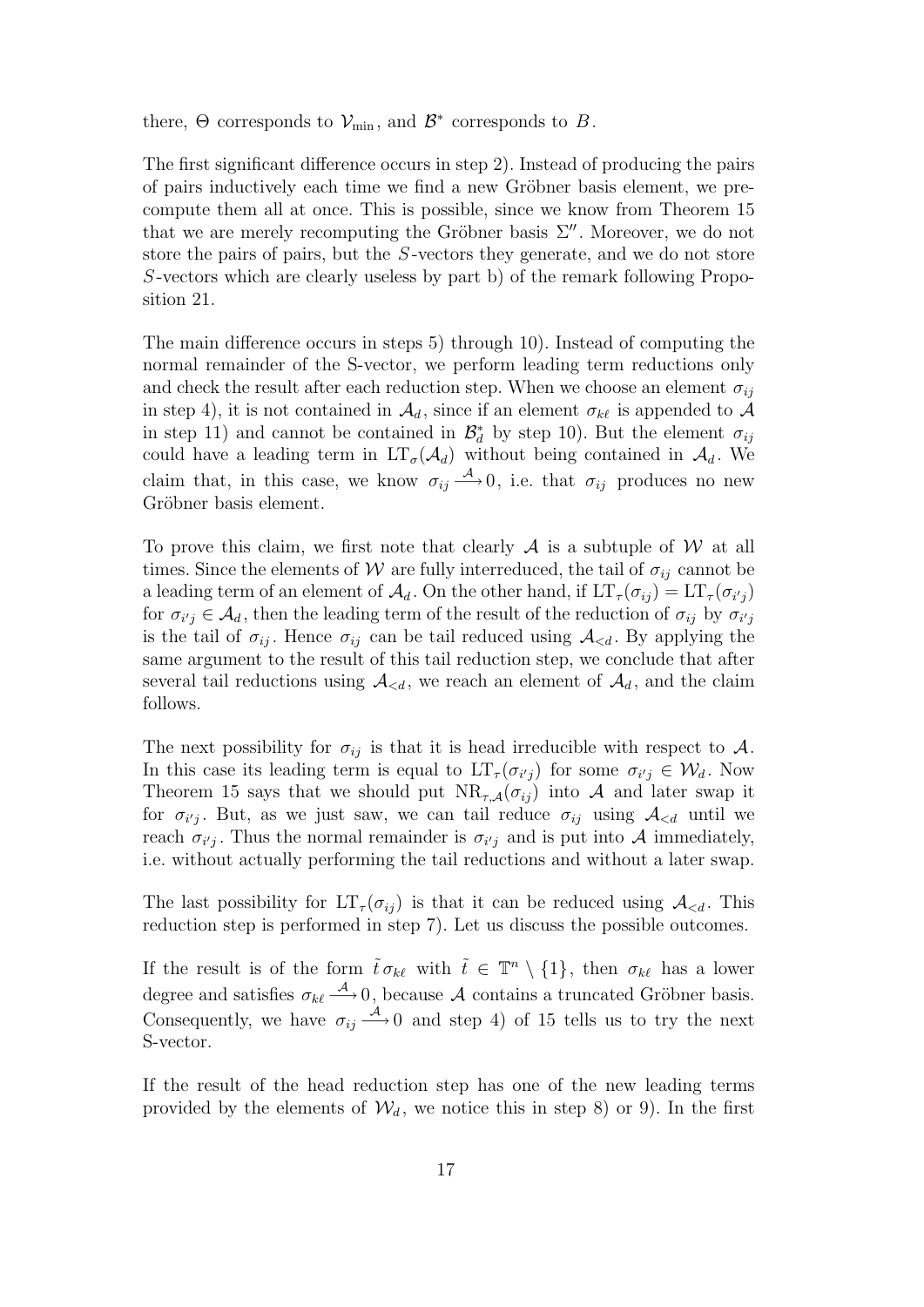case, the element of  $\mathcal{V}_d$  has already been swapped into A and nothing needs to be done. In the second case, we perform the swap in step 9).

If the result is an element  $\sigma_{k\ell}$  of degree d which can be further head reduced, we check in step 10) whether  $\sigma_{k\ell} \in \mathcal{B}_d^*$ . In that case  $\sigma_{ij}$  and  $\sigma_{k\ell}$  have the same reductions and it suffices to treat  $\sigma_{k\ell}$  in step 7). Otherwise, we claim that  $\sigma_{k\ell}$ is one of the elements of  $B_d^*$  which has been dealt with already, i.e. that we can go back to step 4) and treat the next element of  $\mathcal{B}^*_{d}$ .

To prove this claim, we first use  $\sigma_{ij} \in \mathcal{B}^*_{d}$  in order to write  $\sigma_{ij} = t' \sigma_{im} + t'' \sigma_{jm}$ with  $t', t'' \in \mathbb{T}^n \setminus \{1\}$  and  $j < m \leq s$ . Secondly, by step 7), we have the equality  $\sigma_{ij} = t \sigma_{i'j} \pm \sigma_{k\ell}$ , where  $\sigma_{k\ell} = \pm \sigma_{i'i}$  and  $t \in \mathbb{T}^n \setminus \{1\}$ . By looking at the coefficient of  $e_j$  in the equation  $\sigma_{ii'} = t' \sigma_{im} - t \sigma_{i'j} - t'' \sigma_{jm}$ , we see that  $t \operatorname{lcm}(t_{i'}, t_j) = t'' \operatorname{lcm}(t_j, t_m)$ . This term is a multiple of  $t_{i'}$  and of  $t_m$ . Hence it is of the form  $\tilde{t} \text{ lcm}(t_{i'}, t_m)$  for some  $\tilde{t} \in \mathbb{T}^n$ , and we have  $\sigma_{ii'} = t' \sigma_{im} - \tilde{t} \sigma_{i'm}$ . If  $\tilde{t} \neq 1$ , then  $\sigma_{k\ell}$  is a pair of pairs, i.e. it is either in  $B_d^*$  or it is one of the elements of  $B_d^*$  treated before. Hence the claim follows if we can show that  $\tilde{t} = 1$  does not happen.

Suppose that  $\tilde{t} = 1$ . Then we are in the situation of the lemma. Since the conditions of steps 8) and 9) did not apply, it follows that  $\sigma_{k\ell}$  can be further head reduced using  $\mathcal{A}_{\le d}$ . Hence there exist  $u, u' \in \mathbb{T}^n$  and  $j' < \max\{i, i'\}$ such that  $\sigma_{i'i} = u \sigma_{i'j'} + u' \sigma_{j'i}$  and  $u \neq 1$  or  $u' \neq 1$ , depending on whether  $i > i'$  or  $i < i'$ .

Now we show that  $u' \neq 1$  is impossible. We use the notation of the lemma and let  $\delta = \deg_{x_{\kappa}}(t_{j'})$ , where  $x_{\kappa}$  is one of the indeterminates occurring in t, i.e. where case 1) of the lemma holds. Then the equation  $\text{lcm}(t_{i'}, t_i) =$ u lcm( $t_{i'}, t_{j'}$ ) = u' lcm( $t_i, t_{j'}$ ) shows max{ $\alpha, \alpha'$ } > max{ $\alpha, \delta$ }. This implies  $\alpha' > \alpha$  and  $\alpha' > \delta$ , in contradiction to case 1) of the lemma. Similarly, we can show that  $u \neq 1$  is impossible. This concludes the proof of the claim.

Altogether, it follows that steps 5) – 10) implement the full reduction of  $\sigma_{ij}$ together with the swapping procedure of step 7) of 15. Hence the remaining elements of  $\mathcal{W}_d$  are precisely the minimal generators of degree d we are looking for, and they have to be appended to  $\Theta$  in step 11).  $\square$ 

Let us apply this algorithm in the situation of Example 20.

**Example 25** Our task is to minimalize  $W = \sum^{\prime\prime} = {\sigma_{12}, \sigma_{13}, \sigma_{24}, \sigma_{34}}$ , where we have  $\deg_W(\sigma_{12}) = 9$ ,  $\deg_W(\sigma_{13}) = 10$ , and  $\deg_W(\sigma_{24}) = \deg_W(\sigma_{34}) = 9$ .

In step 2), the algorithm constructs the set  $\mathcal{B}^*$ . The pair of pairs  $((2, 4), (3, 4))$ yields  $S_{((2,4),(3,4))} = z\sigma_{24} - x\sigma_{34} = -yz^2 \varepsilon_2 + x^3 \varepsilon_3 = \sigma_{23}$ , and this is the only element of  $\mathcal{B}^*$ . Notice that it has degree 10.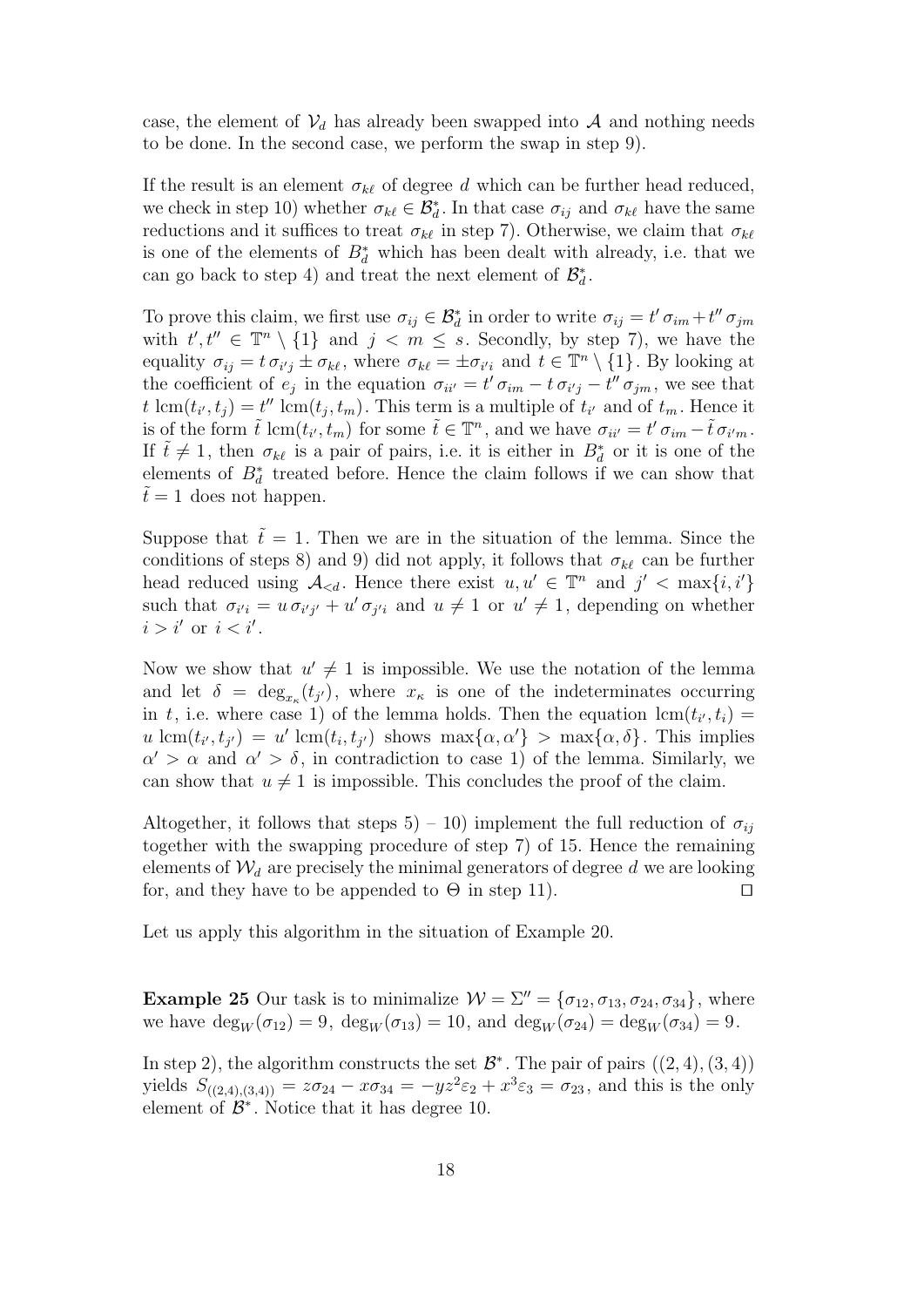In step 3), the algorithm starts to operate in degree  $d = 9$ . Since  $\mathcal{B}_{9}^* = \emptyset$ , it appends  $\sigma_{12}$ ,  $\sigma_{24}$ , and  $\sigma_{34}$  to A and  $\Theta$  in step 11).

Next we process degree 10. In step 4), we choose  $\sigma_{23} \in \mathcal{B}_{10}^*$  and set  $\mathcal{B}_{10}^* = \emptyset$ . Then, in step 6), we find  $LT_{\tau}(\sigma_{23}) = x^3 \varepsilon_3 = LT_{\tau}(\sigma_{13})$ , where  $\sigma_{13} \in W_{10}$ . Hence  $\sigma_{13}$  is removed from  $\mathcal{W}_{10}$  and appended to  $\mathcal A$  in step 6).

Thus we have  $\mathcal{B}^* = \emptyset$  and  $\mathcal{W} = \emptyset$  at this point, and step 12) returns the set  $\Theta = {\sigma_{12}, \sigma_{24}, \sigma_{34}}$ . We note that this is the correct answer, and there is an improvement over the application of Proposition 18 coming from the fact that in step 6) we merely check  $LT_{\tau}(\sigma_{ij}) \in LT_{\tau}(W_d)$  rather than  $\sigma_{ij} \in W_d$ .

The following example provides a case where it is actually necessary to do one head reduction step in 7) in order to find a previously undiscovered nonminimal critical syzygy.

**Example 26** Let  $P = \mathbb{Q}[x_1, \ldots, x_5]$  be standard graded, let  $r = 1$  and  $s = 4$ . The terms  $t_1 = x_2^2 x_3^6 x_4 x_5^2$ ,  $t_2 = x_1^8 x_2 x_4 x_5^4$ ,  $t_3 = x_1^8 x_2^2 x_3^6$ , and  $t_4 = x_1^8 x_3^6 x_5^4$  yield the critical syzygies  $\sigma_{12} = x_1^8 x_5^2 \varepsilon_1 - x_2 x_3^6 \varepsilon_2$ ,  $\sigma_{13} = x_1^8 \varepsilon_1 - x_4 x_5^2 \varepsilon_3$ ,  $\sigma_{14} = x_1^8 x_5^2 \varepsilon_1 - x_4 x_5^2 \varepsilon_1$  $x_2^2x_4\varepsilon_4$ ,  $\sigma_{23} = x_2x_3^6\varepsilon_2 - x_4x_5^4\varepsilon_3$ ,  $\sigma_{24} = x_3^6\varepsilon_2 - x_2x_4\varepsilon_4$ , and  $\sigma_{34} = x_5^4\varepsilon_3 - x_2^2\varepsilon_4$ . Here steps 1) and 2) of Proposition 18 discard  $\sigma_{23}$  and  $\sigma_{14}$ , because we have  $LT_{\tau}(\sigma_{23}) = x_4 x_5^4 \varepsilon_3 = x_5^2 LT_{\tau}(\sigma_{13})$  and  $LT_{\tau}(\sigma_{14}) = x_2^2 x_4 \varepsilon_4 = x_2 LT_{\tau}(\sigma_{24})$ . Thus we have  $\Sigma'' = {\sigma_{12}, \sigma_{13}, \sigma_{24}, \sigma_{34}}$ . We note that we have  $\deg_W(\sigma_{12}) = 21$ ,  $deg_W(\sigma_{13}) = 19$ , and  $deg_W(\sigma_{24}) = deg_W(\sigma_{34}) = 20$ . But  $\Sigma''$  is not minimal, since we have  $\sigma_{12} = x_5^2 \sigma_{13} - x_2 \sigma_{24} + x_4 \sigma_{34}$ .

Now we apply our algorithm. In step 2), we have to compute  $S_{((2,4),(3,4))}$  =  $x_2\sigma_{24} - x_4\sigma_{34} = x_2x_3^6\varepsilon_2 - x_4x_5^4\varepsilon_3 = \sigma_{23}$ . Thus  $\sigma_{23}$  is appended to  $\mathcal{B}^*$ . It has degree  $\deg_W(\sigma_{23}) = 21$ . No further pairs of pairs are found.

In step 3), the algorithm starts to operate in degree  $d = 19$ . We have  $\mathcal{B}_{19}^* = \emptyset$ and  $W_{19} = (\sigma_{13})$ . Thus we append  $\sigma_{13}$  to A and  $\Theta$  in step 11). Next we pass to degree  $d = 20$ . We still have  $\mathcal{B}_{20}^* = \emptyset$ , but now we get  $\mathcal{W}_{20} = (\sigma_{24}, \sigma_{34})$ . In step 11),  $\sigma_{24}$  and  $\sigma_{34}$  are put into A and  $\Theta$ .

When we start processing degree  $d = 21$ , we have to choose  $\sigma_{23} \in \mathcal{B}_{21}^*$  and set  $\mathcal{B}_{21}^* = \emptyset$  in step 4). The leading term  $LT_\tau(\sigma_{23}) = x_4 x_5^4 \varepsilon_3$  is not equal to one of the leading terms of the elements of  $\mathcal{A}_{21}$  or  $\mathcal{W}_{21}$ . But we can perform a head reduction step in 7), namely  $\sigma_{23} \xrightarrow{\sigma_{13}} -\sigma_{12}$ . Here step 8) does not apply, but in step 9) we have  $LT_{\tau}(\sigma_{12}) \in LT_{\tau}(W_{21})$ . Thus we continue by removing  $\sigma_{12}$ from  $\mathcal{W}_{21}$  and appending it to  $\mathcal{A}$ .

Finally, we get  $\mathcal{B}^* = \emptyset$  and  $\mathcal{W} = \emptyset$ . The algorithm returns  $\Theta = {\sigma_{13}, \sigma_{24}, \sigma_{34}}$ . As mentioned above, the non-minimal critical syzygy  $\sigma_{12}$  was discovered after one head reduction step in 7).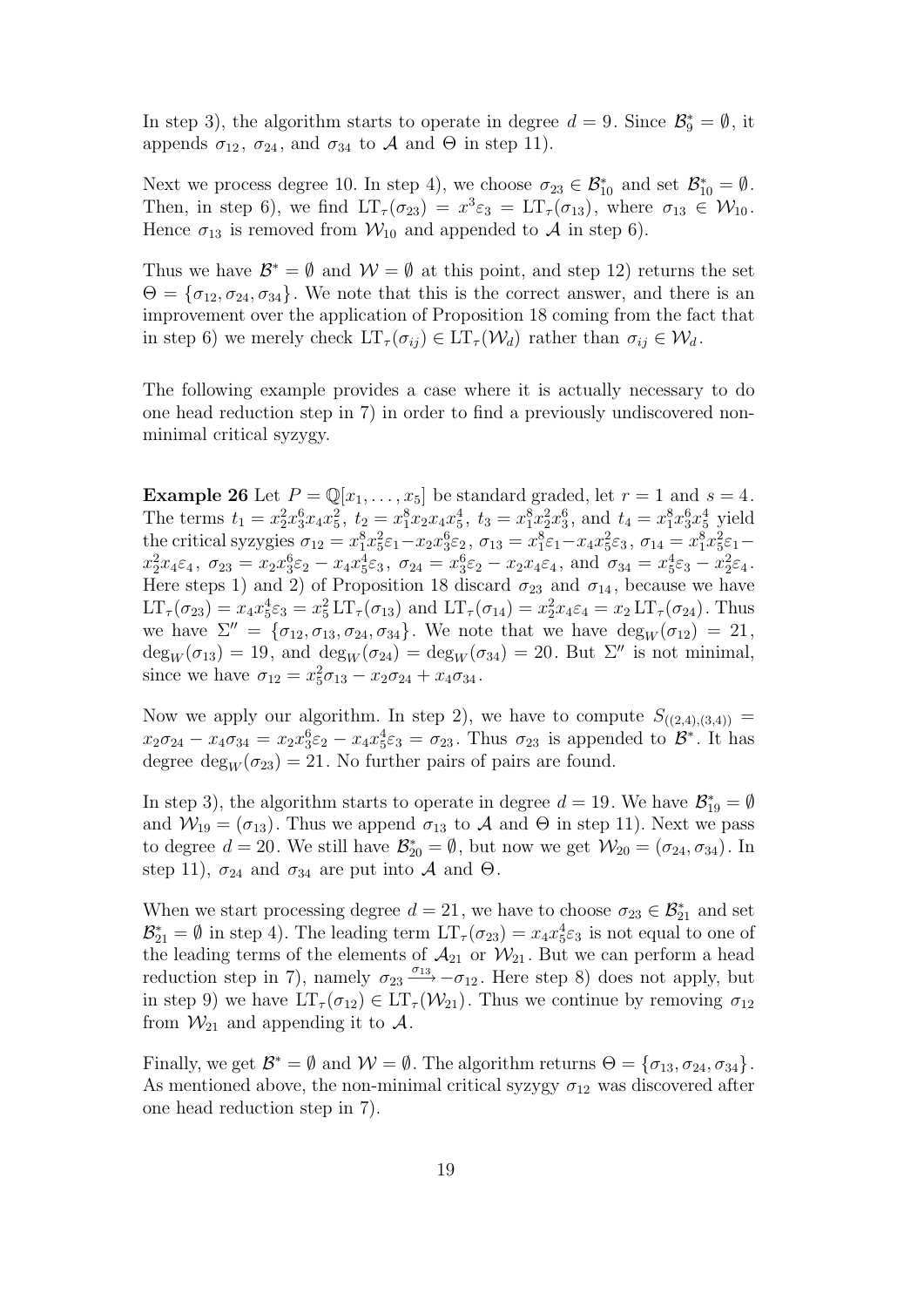#### 5 An Optimized Buchberger Algorithm

In this section we combine the results obtained so far. We continue to use the notation and conventions of the previous sections. In particular, we let  $P = K[x_1, \ldots, x_n]$  be a polynomial ring over a field K which is positively graded by a matrix  $W \in Mat_{m,n}(\mathbb{Z})$ , and we let M be a graded submodule of a graded free P-module  $F = \bigoplus_{i=1}^r P(-\delta_i)$  which is generated by a tuple  $\mathcal{V} = (v_1, \ldots, v_s)$  of homogeneous vectors. Furthermore, we let  $\sigma$  be a module term ordering on  $\mathbb{T}^n \langle e_1, \ldots, e_r \rangle$ .

In the following theorem the sets of critical pairs corresponding to the sets of critical syzygies considered earlier are denoted by the normal letters corresponding to their calligraphic versions.

#### Theorem 27 (Optimized Buchberger Algorithm)

In the above situation, consider the following sequence of instructions.

- 1) Let  $W = V$ ,  $A = \emptyset$ ,  $B = \emptyset$ ,  $B^* = \emptyset$ ,  $\mathcal{G} = \emptyset$ , and let  $s' = 0$ .
- 2) Let d be the smallest degree w.r.t. Lex of an element of B or W. Form  $B_d$ ,  $B_d^*$ ,  $W_d$ , and delete their entries from B,  $B^*$ , and W, respectively. 3) Apply MinPairs $(A, B_d, B_d^*)$ .
- 
- 4) If  $B_d = \emptyset$ , then continue with step 7). Otherwise, choose a pair  $(i, j)$ in  $B_d$ , delete it from  $B_d$ , and append it to A.
- 5) Compute  $S_{ij}$  and  $S'_{ij} = NR_{\sigma,\mathcal{G}}(S_{ij})$ . If  $S'_{ij} = 0$ , then continue with 4).
- 6) Increase s' by one, append  $g_{s'} = S'_{ij}$  to  $\mathcal{G}$ , perform Update $(B, B^*, g_{s'})$ , and continue with step  $\lambda$ ).
- 7) If  $\mathcal{W}_d = \emptyset$  then continue with 10). Otherwise, choose  $v \in \mathcal{W}_d$  and delete it in  $\mathcal{W}_d$ .
- 8) Compute  $v' = NR_{\sigma, \mathcal{G}}(v)$ . If  $v' = 0$ , continue with step 7).
- 9) Increase s' by one, append  $g_{s'} = v'$  to  $\mathcal G$  and perform  $\text{Update}(B, B^*, g_{s'})$ . Then continue with step 7).
- 10) If  $B = \emptyset$  and  $W = \emptyset$ , then return G and stop. Otherwise, continue with step 2).

Here the procedure  $Update(B, B^*, g_{s'})$  is defined as follows.

- U1) Form the set  $C = \{(i, s') | 1 \le i < s', \gamma_i = \gamma_{s'}\}.$
- U2) Delete from C all pairs  $(j, s')$  for which there exists an index i in the set  $\{1,\ldots,j-1\}$  such that  $t_{s'i}$  divides  $t_{s'j}$ .
- U3) Delete from C all pairs  $(i, s')$  for which there exists an index j in the set  $\{i+1,\ldots,s'-1\}$  such that  $t_{s'j}$  properly divides  $t_{s'i}$ .
- $U_4$ ) Find in C all pairs  $(i, s')$  and  $(j, s')$  such that  $1 \leq i < j < s'$  and such that  $gcd(t_{is'}, t_{is'}) = 1$ . For each of these, check if  $(i, j)$  is already contained in  $B^*$  and append it if necessary.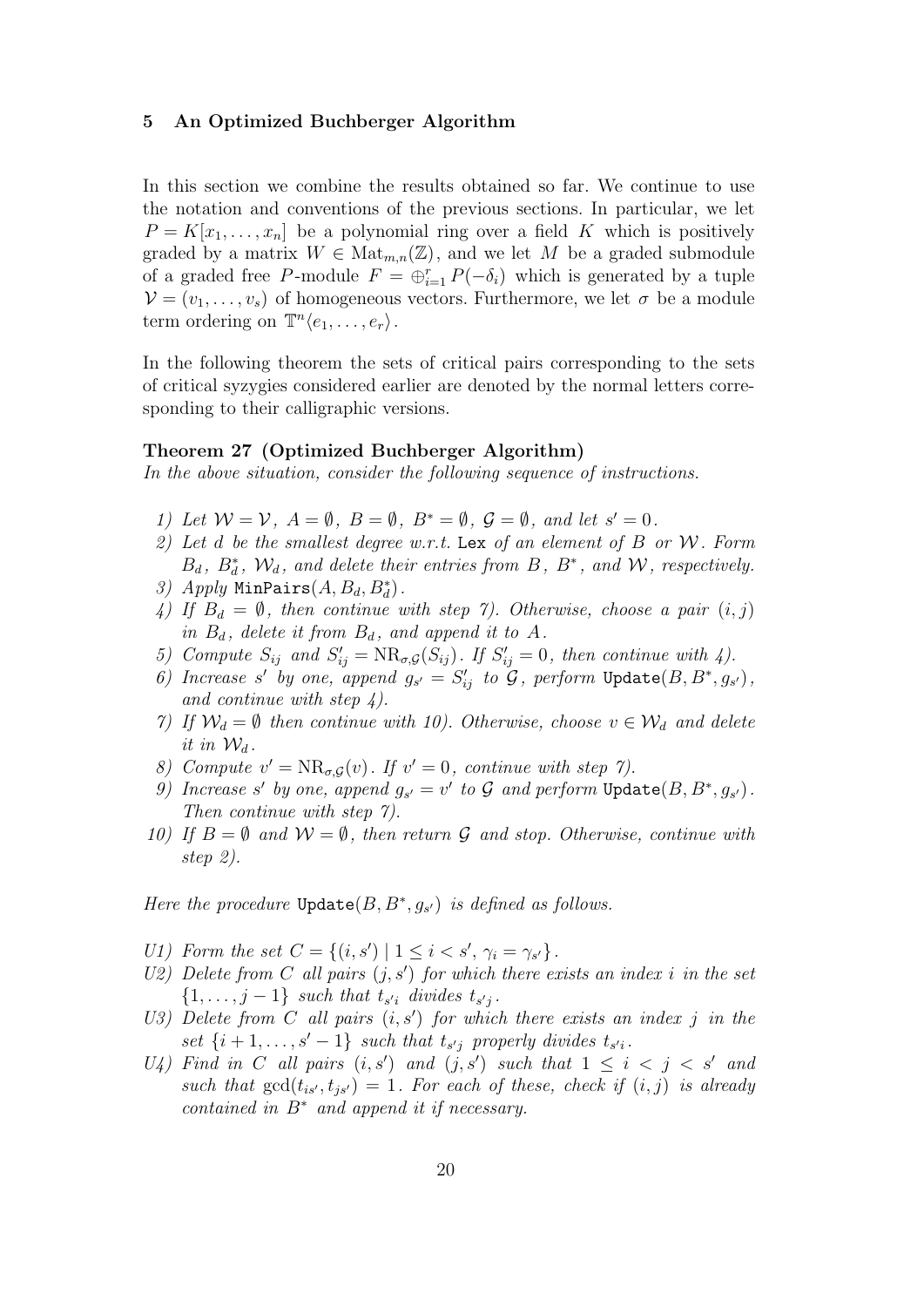Furthermore, the procedure  $MinPairs(A, B_d, B_d^*)$  is defined as follows.

- M1) If  $B_d^* = \emptyset$ , then stop. Otherwise, choose a pair  $(i, j)$  in  $B_d^*$  and remove it from  $B_d^*$ .
- M2) If  $t_{ji} = t_{ji'}$  for some pair  $(i', j) \in A$ , then continue with step M1).
- M3) If  $t_{ji} = t_{ji'}$  for some pair  $(i', j) \in B_d$ , then remove this pair from  $B_d$  and append it to A. Continue with step M1).
- $M_4$ ) Find  $(i', j) \in A$  such that  $t_{ji'}$  divides  $t_{ji}$ . Let  $k = \min\{i, i'\}$ , and let  $\ell = \max\{i, i'\}$ . If  $gcd(t_{ij}, t_{i'j}) \neq 1$ , then continue with M1).
- M5) If  $t_{\ell k} = t_{\ell k'}$  for some pair  $(k', \ell) \in A$ , then continue with M1).
- M6) If  $t_{\ell k} = t_{\ell k'}$  for some pair  $(k', \ell) \in B_d$ , then delete this pair in  $B_d$ , append it to A, and continue with M1).
- M7) If  $(k, \ell) \in B_d^*$ , then delete  $(k, \ell)$  in  $B_d^*$  and continue with  $M_4$ , applied to this pair.
- M8) Continue with step M1).

Altogether, we obtain an algorithm which computes a tuple  $\mathcal G$  whose elements form a homogeneous  $\sigma$ -Gröbner basis of M. Moreover, the set of pairs which are treated at some time in steps  $4$ ) – 6) of the algorithm corresponds to a minimal system of generators of the module  $SyzP(c_1t_1e_{\gamma_1},...,c_{s'}t_{s'}e_{\gamma_{s'}})$ .

Proof. The main algorithm of this theorem agrees with the Homogeneous Buchberger Algorithm (see Theorem 11), except for the introduction of the procedure  $MinPairs(A, B_d, B_d^*)$  in step 3) and the alteration of the enlargement of  $B$  in steps 5) and 8) of Theorem 11 which is now performed by the procedure  $\texttt{Update}(B, B^*, g_{s'})$ .

The foundation for these changes is the material presented above, especially Proposition 24. In steps  $4$ ) – 6) we want to treat only those pairs  $(i, j)$  for which the corresponding elements  $\sigma_{ij}$  are contained in the minimal system of generators  $\Theta$  of the graded P-module  $Syz_P(c_1t_1e_{\gamma_1}, \ldots, c_{s'}t_{s'}e_{\gamma_{s'}})$ .

Procedure Update $(B, B^*, g_{s'})$  applies Rules 1) and 2) of Gebauer-Möller in steps U2) and U3), respectively. Moreover, notice that step U4) computes all pairs of pairs which satisfy the condition of part b) of Remark 22, and stores the pairs corresponding to the resulting S-vectors in  $B^*$ .

Thus, in order to minimalize the critical pairs we process, we need to apply Proposition 24 to the set of critical syzygies corresponding to the set of critical pairs  $B$ , where we can refrain from computing the pairs of pairs, because they have already been generated and stored in  $B^*$ . This task is performed by the procedure  $MinPairs(A, B_d, B_d^*)$ . Its steps M1) – M8) are easy translations of steps  $4$ ) – 10) of Proposition 24 into the language of pairs. Notice that we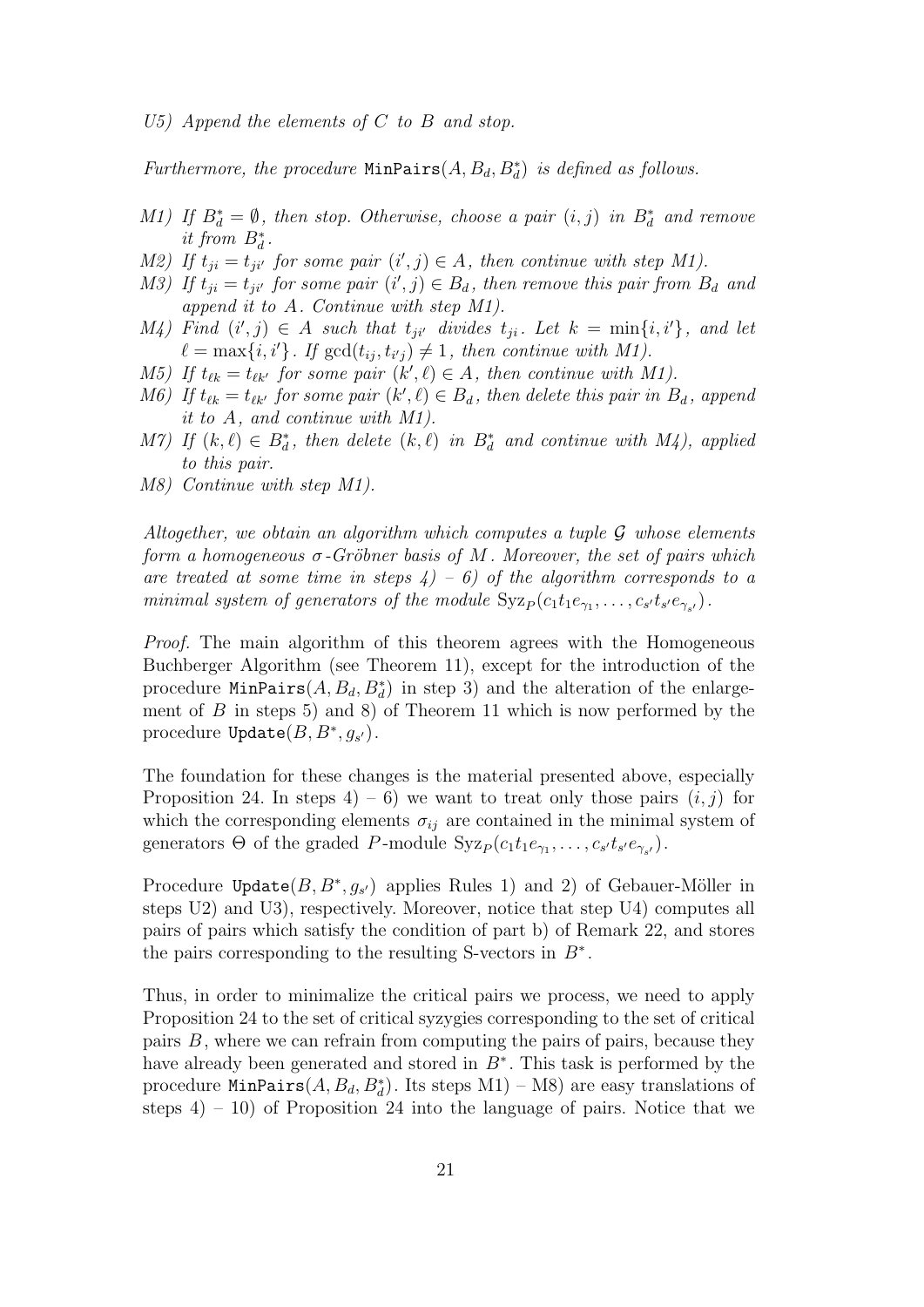have  $LT_{\tau}(\sigma_{ij}) = LT_{\tau}(\sigma_{k\ell})$  if and only if  $j = \ell$  and  $t_{ji} = t_{\ell k}$ . Altogether, Update $(B, B^*, g_{s'})$  and MinPairs $(A, B_d, B_d^*)$  make sure that only the pairs corresponding to  $\Theta$  are treated at some point in steps 3) – 6).

Finally, we remark that A is used to keep track of the pairs  $(i, j)$  for which  $\sigma_{ij}$ is in that part of the minimal  $\tau$ -Gröbner basis  $\Sigma''$  of  $Syz_P(c_1t_1e_{\gamma_1},\ldots,c_{s'}t_{s'}e_{\gamma_{s'}})$ which has been computed so far. Thus it is updated when a non-minimal element of  $\Sigma''$  is found in step M3) or step M6), and when a pair corresponding to an element of  $\Theta$  is chosen for treatment in step 3).

Let us illustrate the performance of this algorithm by a simple example. It shows that cases like Example 20 occur naturally during actual Gröbner basis computations.

**Example 28** Let  $P = \mathbb{Q}[x, y, z]$  be standard graded, let  $\sigma = \text{DegLex}$ , let  $r = 1$ , and let  $M \subseteq P$  be the homogeneous ideal generated by the polynomials  $v_1 = x^3 z^2 + x^2 y^2 z$ ,  $v_2 = x^3 y^8$ , and  $v_3 = y^{10} z^2$ . Then the leading terms are  $t_1 = x^3 z^2$ ,  $t_2 = x^3 y^8$ , and  $t_3 = y^{10} z^2$ . Let us follow the steps of the Optimized Buchberger Algorithm.

The first degree is  $d = 5$ . Since  $B_5 = \emptyset$ , the first actions are to choose  $v_1 \in \mathcal{W}_5$ in step 7) and append  $g_1 = v_1$  to  $\mathcal G$  in step 9). Then we continue with  $d = 11$ and choose  $v_2 \in \mathcal{W}_{11}$  in step 7). Since  $v' = NR_{\sigma,\mathcal{G}}(v_2) = v_2$ , we append  $g_2 = v_2$ to G in step 9) and update the set of pairs. The result is  $B = \{(1,2)\}\$ and  $B^* = \emptyset$ . Now we have to treat the degree  $d = 12$ . Notice that the degree of the pair (1, 2) is 13. Hence  $B_{12} = \emptyset$  and we have to choose  $v_3 \in W_{12}$  in step 7). Since  $v' = NR_{\sigma,\mathcal{G}}(v_3) = v_3$ , we append  $g_3 = v_3$  to  $\mathcal{G}$  in step 9) and update the set of pairs. In step U1), we form  $C = \{(1,3), (2,3)\}$ . In step U2), we obtain  $t_{31} = x^3 = t_{32}$ , and therefore  $(2,3)$  is deleted in C. The result is  $B = \{(1, 2), (1, 3)\}\$ and  $B^* = \emptyset$ . This completes degree 12, and we continue with degree 13.

We choose the pair  $(1, 2)$  in step 4) and append it to A. Then we compute  $S_{12} = y^8 g_1 - z^2 g_2 = x^2 y^{10} z$  and  $S'_{12} = \text{NR}_{\sigma, \mathcal{G}}(S_{12}) = x^2 y^{10} z$ . Thus we have a new Gröbner basis element  $g_4 = x^2 y^{10} z$  and need to update the pairs again. In step U1), we form  $C = \{(1, 4), (2, 4), (3, 4)\}$ . Step U2) does not apply, but in step U3) we remove the pair (1, 4) from C, since  $t_{42} = x$  properly divides  $t_{41} = xz$ . Now we check that  $t_{24} = y^2z$  properly divides  $t_{23} = y^2z^2$  and  $t_{34} = x^2$  properly divides  $t_{32} = x^3$ . Hence the pair  $(2,3)$  is appended to  $B^*$ .

At this point we have finished degree 13, and we have the following situation:  $A = \{(1,2)\}, B = \{(1,3), (2,4), (3,4)\}, B^* = \{(2,3)\}, \mathcal{G} = \{g_1, \ldots, g_4\}, \text{and}$  $s' = 4$ . The next degree is  $d = 14$ , where we have to deal with the pairs in  $B_{14} = \{(2, 4), (3, 4)\}\.$  Since  $B_{14}^* = \emptyset$ , we choose  $(2, 4)$  in step 4) and append it to A. Then we compute  $S_{24} = 0$  and continue by choosing  $(3, 4)$  in  $B_{14}$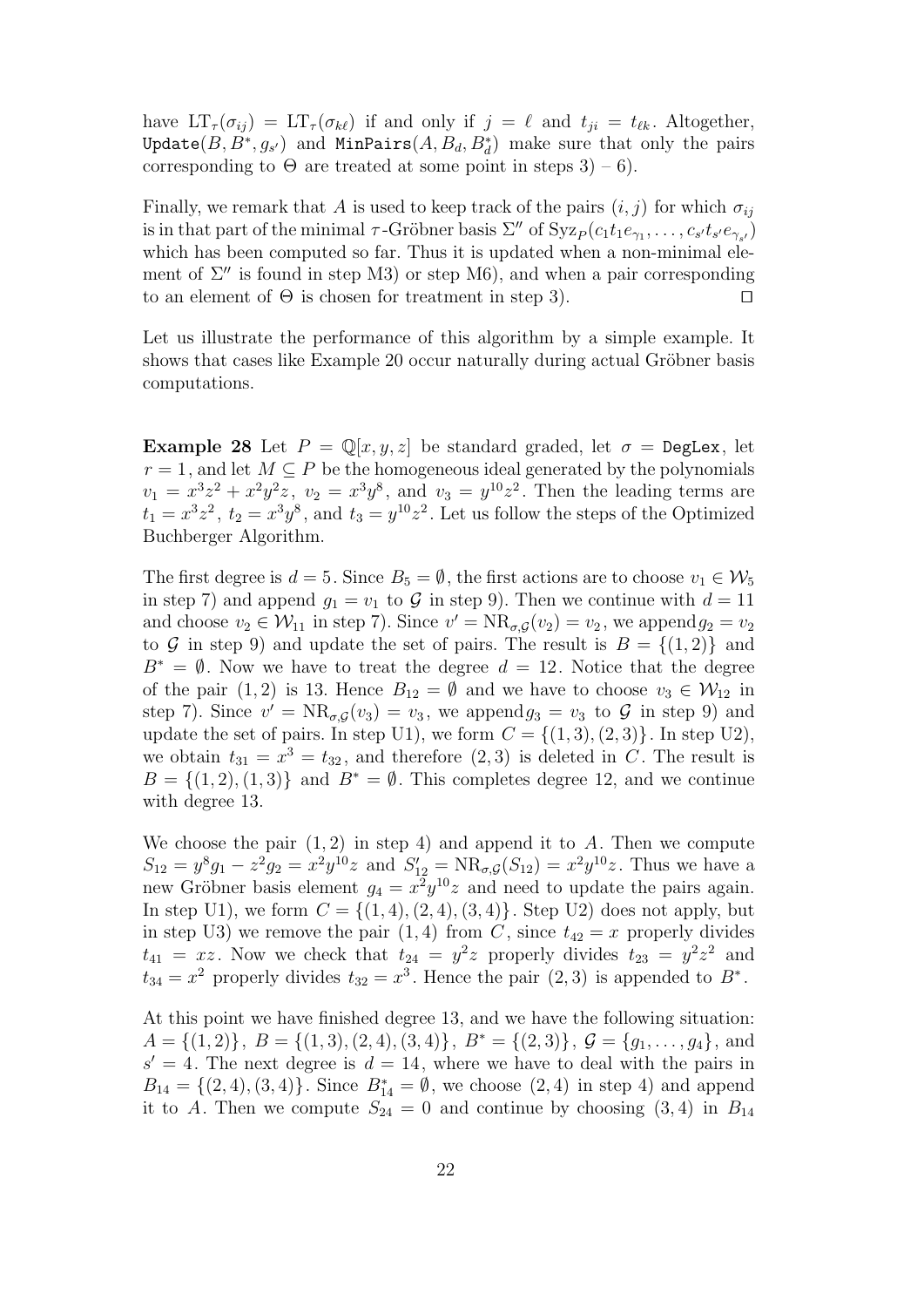and adding it to A. Again  $S_{34} = 0$ , and degree 14 is finished.

Now we start degree 15 by performing  $MinPairs(A, B_{15}, B_{15}^*)$ , where we have  $A = \{(1, 2), (2, 4), (3, 4)\}, B_{15} = \{(1, 3)\}\$ and  $B_{15}^* = \{(2, 3)\}.$  In step M1), we choose  $(2,3)$ . In step M3), we discover  $t_{32} = x^3 = t_{31}$ , where  $(3,1) \in B_{15}$ . Hence  $(1,3)$  is deleted in  $B_{15}$  and appended to A. Then the procedure is finished, and the facts that  $B_{15} = \emptyset$  as well as  $\mathcal{W}_{15} = \emptyset$  allow us to return  $\mathcal G$ and stop.

As in Example 20, we have found one useless pair, namely the pair  $(1, 3)$ in degree 15, which would not have been discovered by the Gebauer-Möller Installation, and which we were able to discard by a simple combinatorial check.

Remark 29 Let us discuss the efficiency of the algorithm of Theorem 27.

- a) Steps U2) and U3) of this algorithm correspond to Rules 1) and 2) of the Gebauer-Möller installation. However, Rule 3 is not performed by the procedure  $Update(...)$ , but by step M2) of the procedure MinPairs $(...)$ . In fact, step M2) gets rid of more pairs than Rule 3, because Rule 3 requires  $(i, j) \in B_d^* \cap B_d$ , whereas we only need a pair  $(i, j) \in B_d^*$  such that  $LT_{\tau}(\sigma_{ij}) = LT_{\tau}(\sigma_{i'j})$  for some  $(i', j) \in B_d$ .
- b) A potential drawback of our approach is that the number of pairs of pairs considered in step U4) is quadratic in the number of elements of C surviving steps U2) and U3). But that number is usually fairly small. Hence the cost of U4) and the cardinality of  $B^*$  tend to be rather small. On the other hand, we do not need to check Rule 3 for all elements of the list  $B$  which is usually rather long. Our experiments suggest that, on average, the overhead of the two approaches is comparable.
- c) Our procedure  $MinPairs(...)$  is very efficient in treating the elements of  $B_d^*$ . Each time we loop through steps M2) – M8), we delete one pair in  $B_d^*$ , and  $B_d^*$  is never enlarged. In practice, we find that the lists  $B_d^*$ are generally small. Hence our algorithm harnesses the full power and efficiency of the Gebauer-Möller installation, while it simultaneously kills all unnecessary pairs at a comparatively small cost.

# 6 Experimental Data and Conclusions

In this section we want to provide the reader with some experimental numerical data which illustrate the performance of the Optimized Buchberger Algorithm 27 as well as technical observations coming from an implementation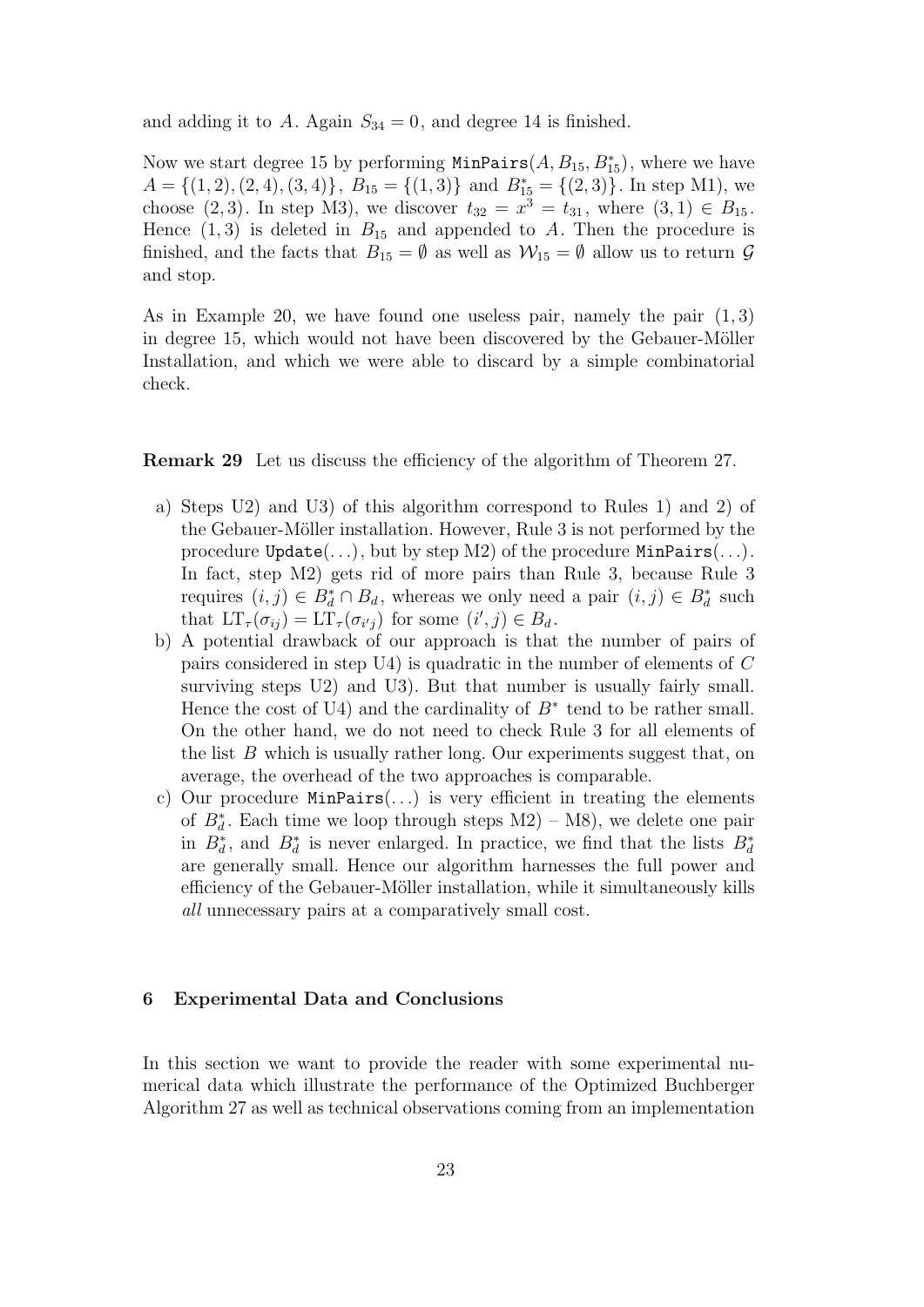in an experimental version of the "CoCoA 5" library in C++.

In the following table, we compare the application of Rules  $1 - 3$  of Proposition 18 to our procedures  $Update(...)$  and  $Minpairs(...)$  in Theorem 27, i.e. to the algorithm of Proposition 24. Let us point out that our procedure always minimalizes the critical pairs, independent of the order of the underlying terms. (Non-minimal critical pairs are recognized at different steps, though.) For the Gebauer-Möller installation, however, the number of undiscovered nonminimal critical pairs depends strongly on this order.

To aid the reader in understanding this table, let us explain the meaning of the symbols.

- $\#(G)$  is the cardinality of the reduced Gröbner basis of the corresponding ideal.
- $\#(\Sigma)$  is the total number of pairs, i.e.  $\#(\Sigma) = \begin{pmatrix} \#(G) \\ 2 \end{pmatrix}$ 2  $\big).$
- $\#(\Sigma'')$  is the number of pairs surviving Rules 1) and 2), i.e. the cardinality of the reduced Gröbner basis of pairs.
- $B$  is the number of pairs killed by Rule 3), the Gebauer-Möller "Backwards" criterion.
- M23 is the number of pairs killed by steps M2) and M3) in Theorem 27.
- $M48$  is the number of pairs killed by steps  $M4$ ) M8) in Theorem 27.
- Gain  $= M23+M48-B$ , i.e. the number of newly discovered non-minimal critical pairs.
- $\#(\Theta)$  is the cardinality of a minimal system of generators of the syzygies of the leading terms. Hence we have  $\#(\Theta) = \#(\Sigma'') - M23 - M48$

|                     | #(G)  | $\#(\Sigma)$ | $#(\Sigma'')$ | В              | M23   | M48            | $ _{\mathbf{Gain}}$ | $\#(\Theta)$ |
|---------------------|-------|--------------|---------------|----------------|-------|----------------|---------------------|--------------|
| $\Gamma$ 51         | 83    | 3,403        | 250           | $\overline{7}$ | 7     | $\Omega$       | 0                   | 243          |
| Twomat <sub>3</sub> | 109   | 5,886        | 741           | 15             | 26    | 1              | 12                  | 714          |
| Alex3               | 211   | 22,155       | 684           | 54             | 56    | 1              | 3                   | 627          |
| Gaukwa4             | 267   | 35,511       | 1,772         | 101            | 113   | 3              | 15                  | 1,656        |
| Kin1                | 306   | 46,665       | 3,411         | 70             | 172   | $\theta$       | 102                 | 3,239        |
| $\text{Wang (Lex)}$ | 317   | 50,086       | 1,457         | 60             | 61    | 7              | 8                   | 1,389        |
| Cyclic 7            | 443   | 97,903       | 2,651         | 17             | 17    | $\theta$       | $\mathbf{0}$        | 681          |
| Hairer-2            | 506   | 127,765      | 5,305         | 150            | 152   | $\overline{4}$ | 6                   | 5,149        |
| Hom-Gonnet          | 854   | 364,231      | 11,763        | 587            | 648   | 27             | 88                  | 11,088       |
| Mora-9              | 4,131 | 8,530,515    | 46,395        | 1,930          | 1,914 | 23             | 7                   | 44,458       |

The rows of this table correspond to standard examples of Gröbner basis computations. A file containing a description of every example can be downloaded at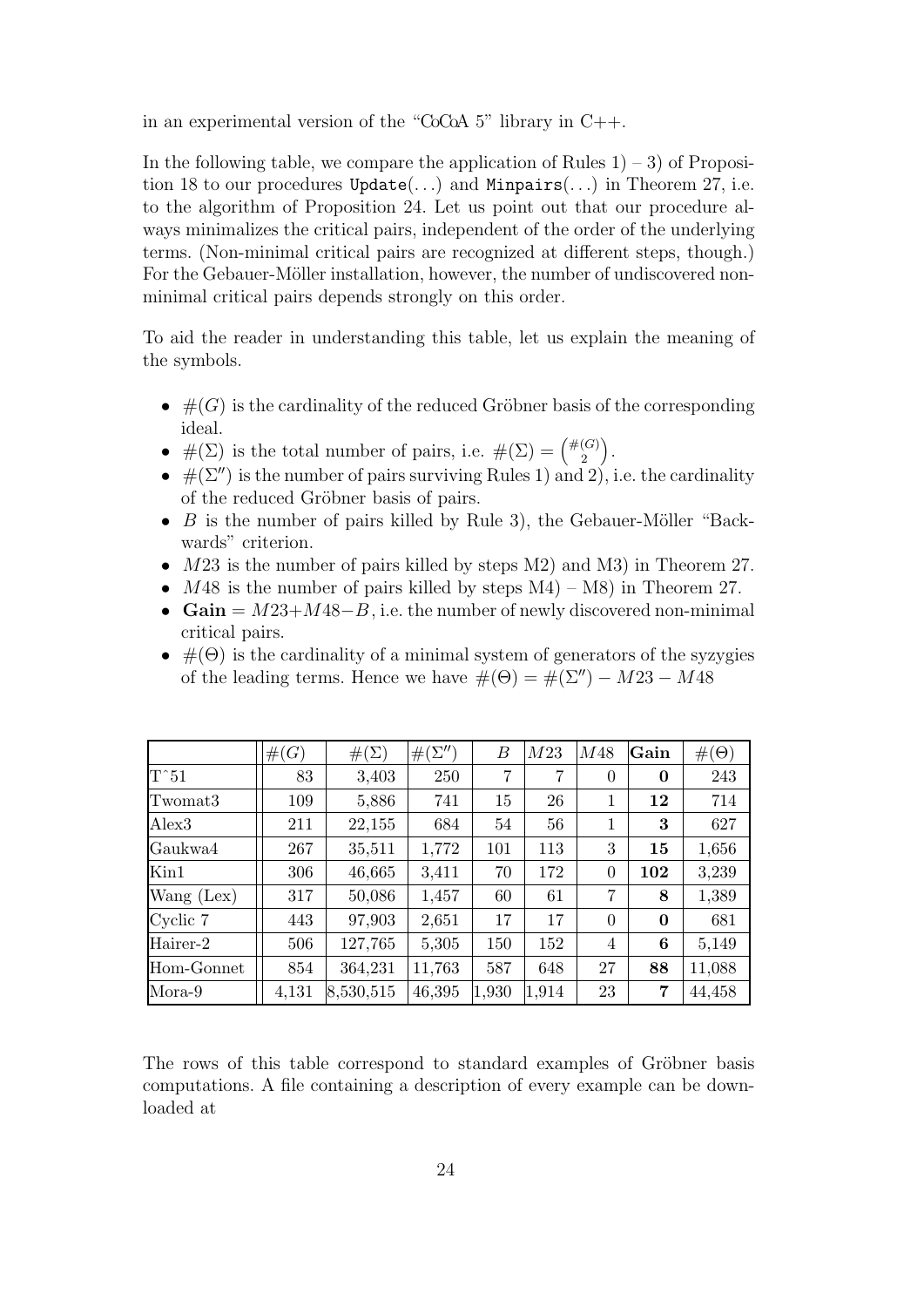ftp://cocoa.dima.unige.it/papers/CaboaraKreuzerRobbiano03.cocoa

Moreover, a file containing the list of leading terms of the reduced Gröbner basis for each example can be downloaded at

# ftp://cocoa.dima.unige.it/papers/CaboaraKreuzerRobbiano03 2.cocoa

Technical note: In the well-known example "Cyclic 7" we have homogenized using a new smallest indeterminate (see the file mentioned above).

For the reader who would like to run his own tests, we note that  $\#(G)$ ,  $\#(\Sigma)$ , and  $\#(\Theta)$  are invariants of the reduced Gröbner basis. But the effect of both the Gebauer-Möller installation and our Optimized Buchberger Algorithm depend strongly on the order in which the elements of  $\Sigma$  are produced during a Gröbner basis computation. For instance, this means that it depends on the chosen selection strategy. In our implementation pairs are kept ordered in increasing DegLex ordering, reductors are kept in the same order they are produced, reductors of the same degree are kept interreduced, and the reduction strategy is full reduction.

The following table shows some timings. It compares Singular 2.0.0 with the current experimental version of CoCoA 5 using the GM and CKR pair handling algorithms. Timings are in seconds for Linux running on an Athlon 2000+ CPU with 1.5GB RAM. All computations are over the rationals where the timings of the base field operations in Singular and CoCoA seem to be comparable.

Technical note: The reason why we include a comparison with Singular is an explicit request made by a referee, who suggested comparing our timings with "another efficient implementation". The table below indicates that both Singular and CoCoA 5 have efficient implementations of the Buchberger algorithm, and that our new algorithm has at least the same efficiency.

|                       | $\text{Singular } 2.0.0$ | CoCoA5 GM | CoCoA5 CKR |
|-----------------------|--------------------------|-----------|------------|
| $T^{\texttt{1}}(Lex)$ | 149.32                   | 7.28      | 7.14       |
| Twomat3               | 1.21                     | 8.66      | 8.50       |
| Alex <sub>3</sub>     | << 1                     | 0.54      | 0.56       |
| Gaukwa4               | 80.30                    | 99.31     | 98.57      |
| $\operatorname{Kin}1$ | 407.09                   | 89.25     | 87.41      |
| Wang (Lex)            | >1200                    | 382.86    | 379.31     |
| Cyclic 7              | >1200                    | 76.61     | 76.65      |
| Hairer-2              | 79.36                    | 141.83    | 139.76     |
| Hom-Gonnet            | 3.97                     | 4.55      | 4.95       |
| Mora-9                | 30.53                    | 86.17     | 89.75      |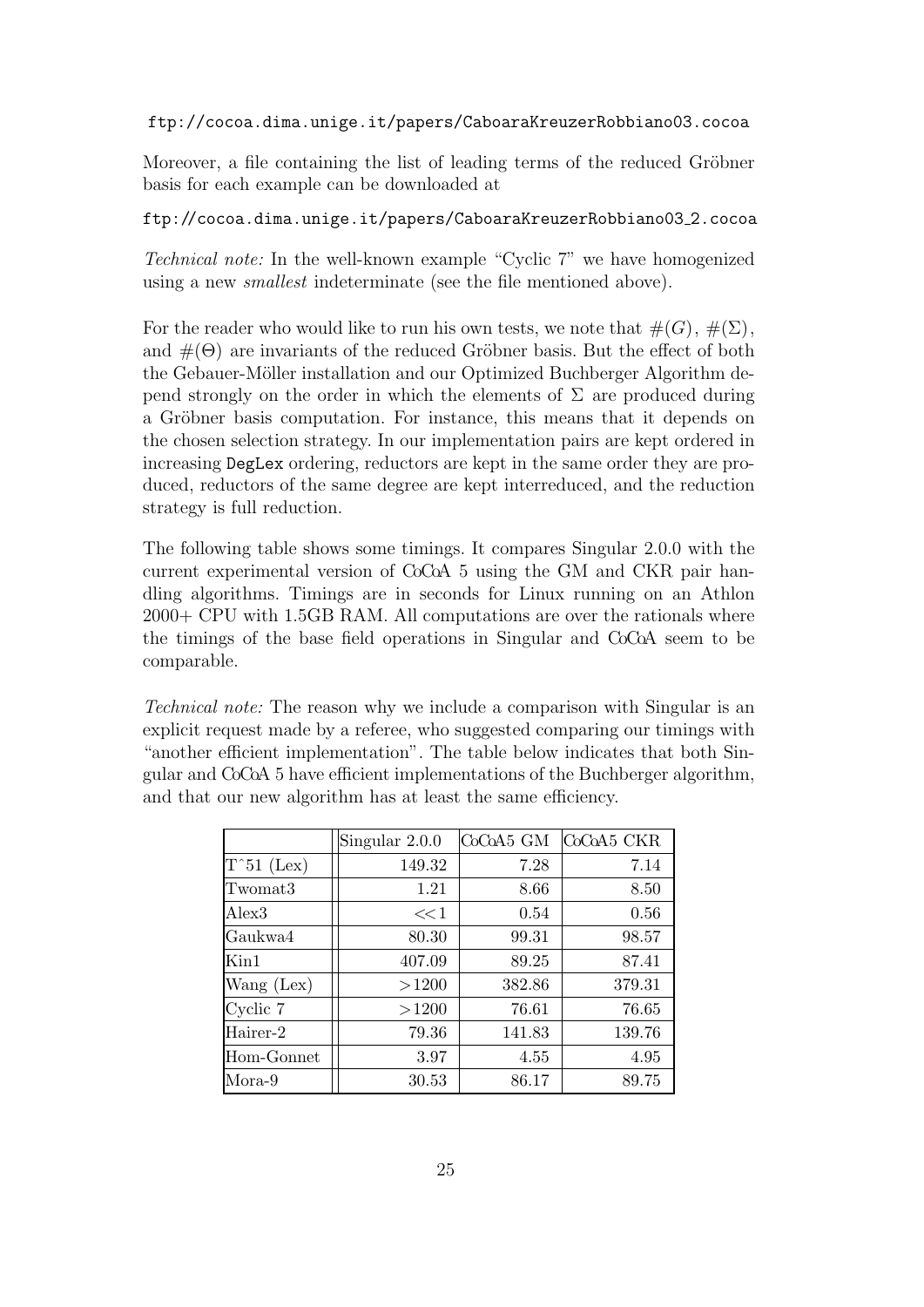## **Conclusions**

First of all, let us collect some technical observations based on our implementation of the Optimized Buchberger Algorithm.

- a) When we apply Rules 1 and 2 of Proposition 18, the remaining set of pairs  $\Sigma''$  is usually almost a minimal system of generators of the module  $Syz_P(c_1t_1e_{\gamma_1}, \ldots, c_{s'}t_{s'}e_{\gamma_{s'}})$ . Thus both Rule 3 and our algorithm kill comparatively few pairs. Nonetheless, over the rationals (or other costly fields), the saving is worthwhile because the treatment of each single pair can take a long time.
- b) Steps M5) M7) in the Optimized Buchberger Algorithm are independent. Hence it is possible to order them in such a way that the computational cost is minimized. This may be important if there is a large number of elements in  $B_d^*$  to be processed, since the operations may have substantially different computational costs.
- c) All operations in our procedures Update(...) and MinPairs(...) have been greatly eased by memorizing the terms  $t_{ij}$ ,  $t_{ji}$  and lcm $(t_i, t_j)$  directly in the pair data type.
- d) When a search is performed on the pairs in  $A, B$ , or  $B_d$ , full advantage can be taken of the fact that we may rely on data structures which allow logarithmic search costs.

Looking at the timings above, we see that, on average and with comparable implementations, our new algorithm is faster than the Gebauer-Möller installation. In some examples, the gains are relatively small, and in exceptional cases, the structure of the combinatorial data produces a larger overhead for our algorithm than for the Gebauer-Möller installation.

#### Acknowledgments

The third author is grateful to the organizers of the First International Congress of Mathematical Software (Beijing 2002) for their hospitality and the possibility to present his work to a wide audience. An extended abstract of this paper was published in the proceedings of the congress (see (Caboara, Kreuzer and Robbiano, 2002)).